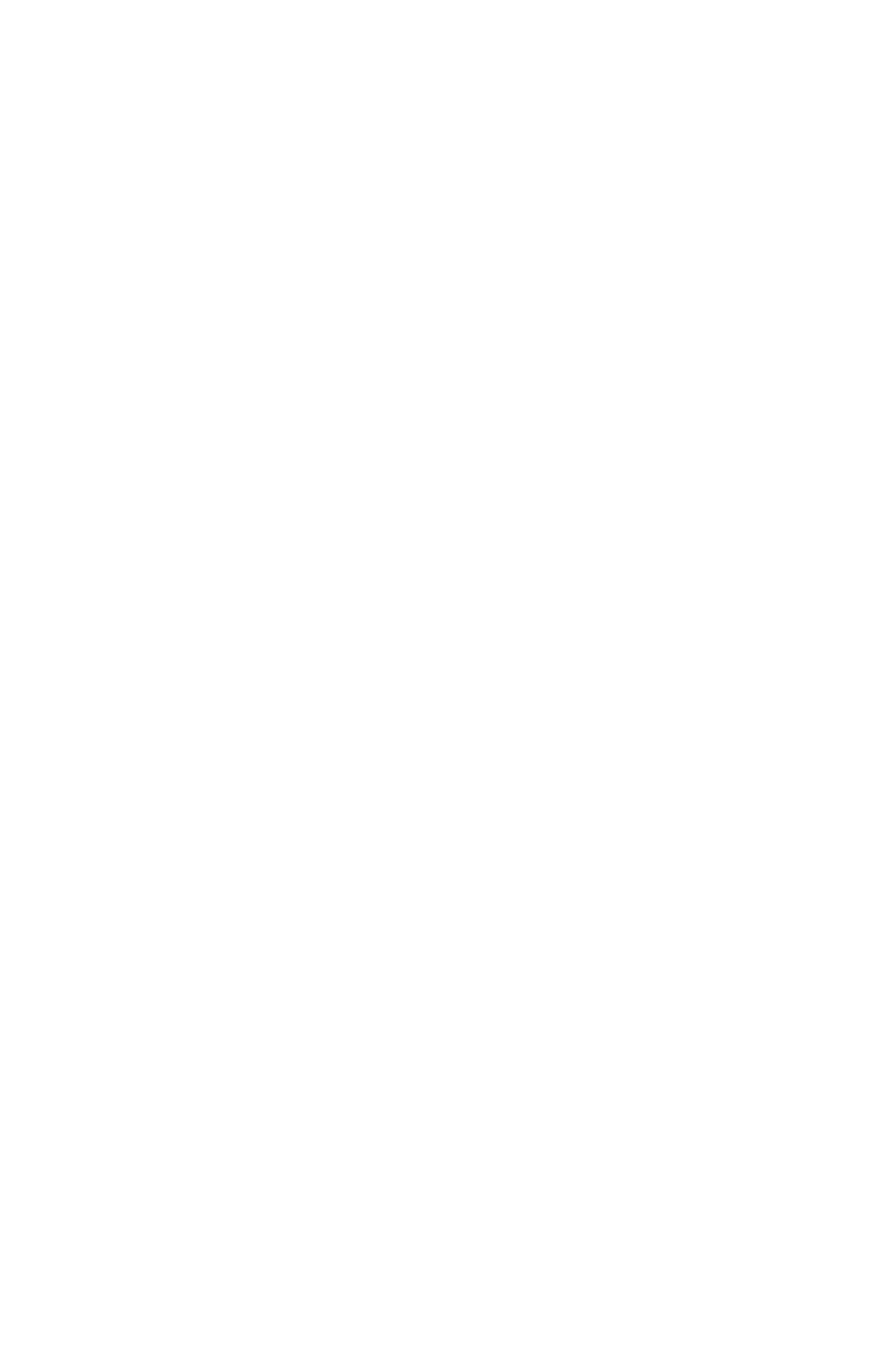

# Timothy Jay

# REDEMPTION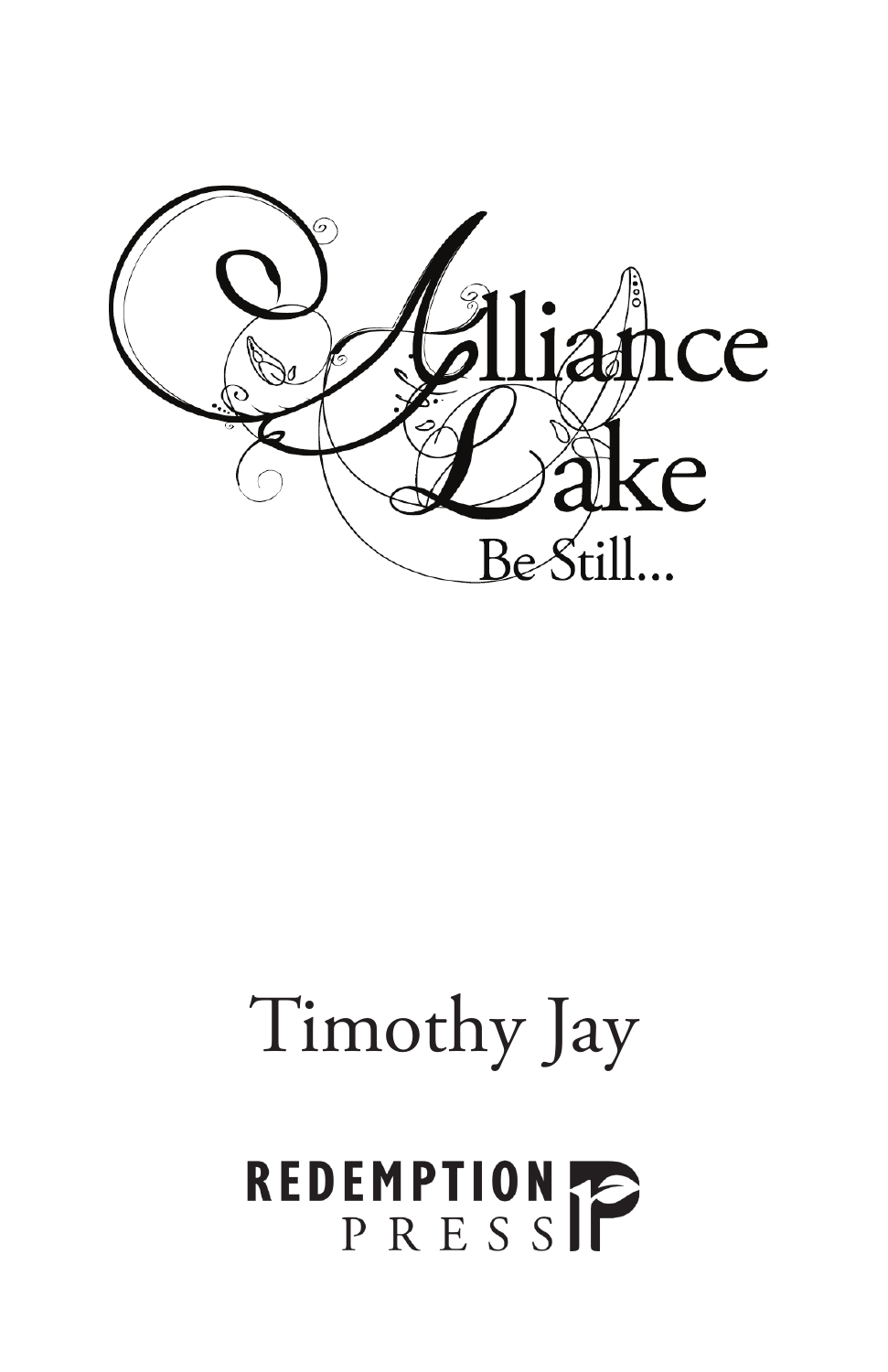© 2018 by Timothy Jay. All rights reserved.

Published by Redemption Press in 2017, PO Box 427, Enumclaw, WA 98022 Toll Free (844) 2REDEEM (273-3336)

Redemption Press is honored to present this title in partnership with the author. The views expressed or implied in this work are those of the author. Redemption Press provides our imprint seal representing design excellence, creative content and high quality production.

No part of this publication may be reproduced, stored in a retrieval system, or transmitted in any way by any means—electronic, mechanical, photocopy, recording, or otherwise—without the prior permission of the copyright holder, except as provided by USA copyright law.

Unless otherwise noted, all Scriptures are taken from the Holy Bible, New International Version®, NIV®. Copyright © 1973, 1978, 1984, 2011 by Biblica, Inc.™ Used by permission of Zondervan. All rights reserved worldwide. www.zondervan.com

ISBN (paperback): 978-1-68314-603-2 ISBN (epub): 978-1-68314-604-9 ISBN (mobi): 978-1-68314-605-6

Library of Congress Catalog Card Number: 2018930319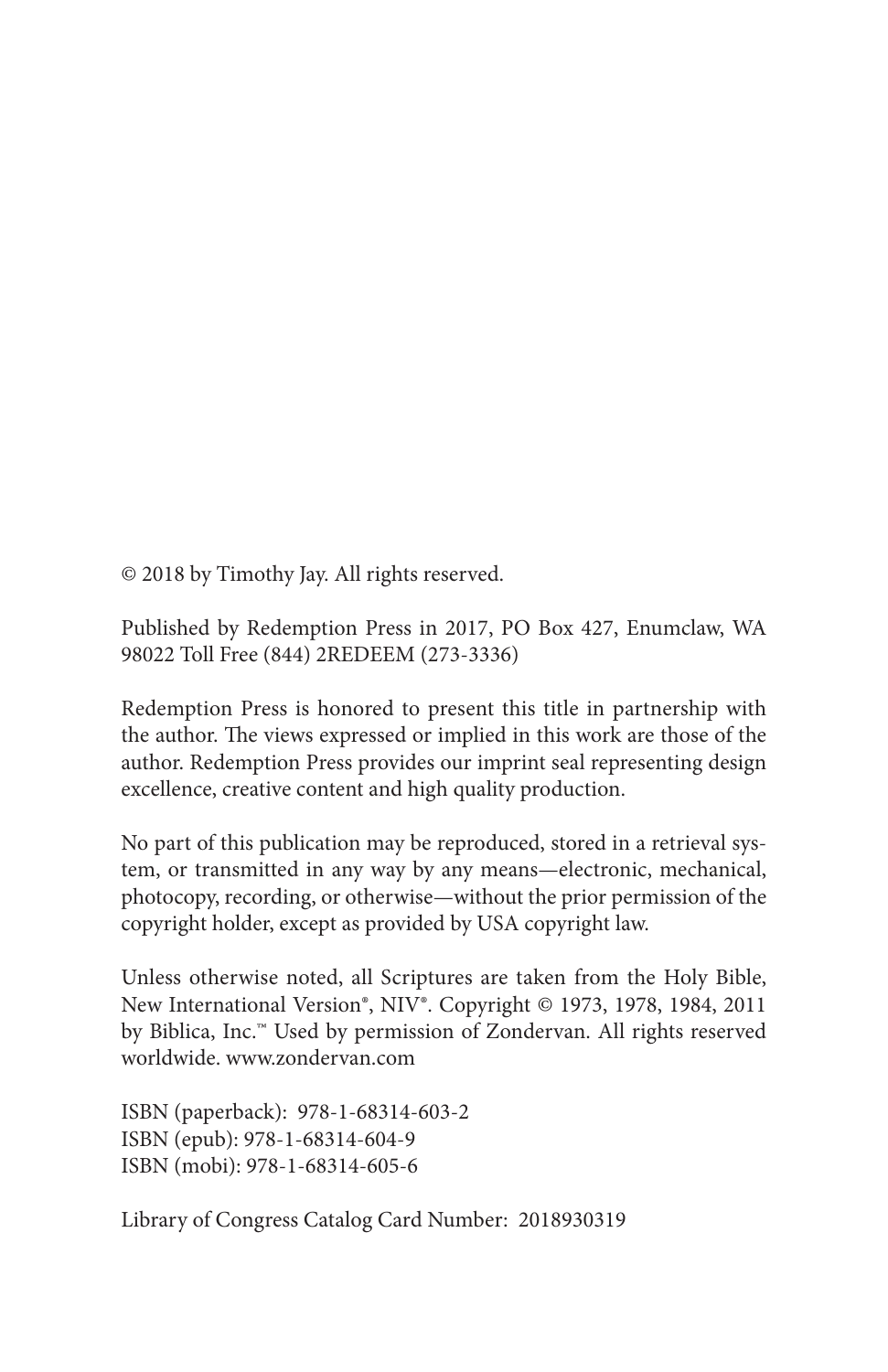**Dedicated to those who leaned on their own understanding early in their life's journey and were tired of the results—crooked paths.**

**Psalm 3:5-6**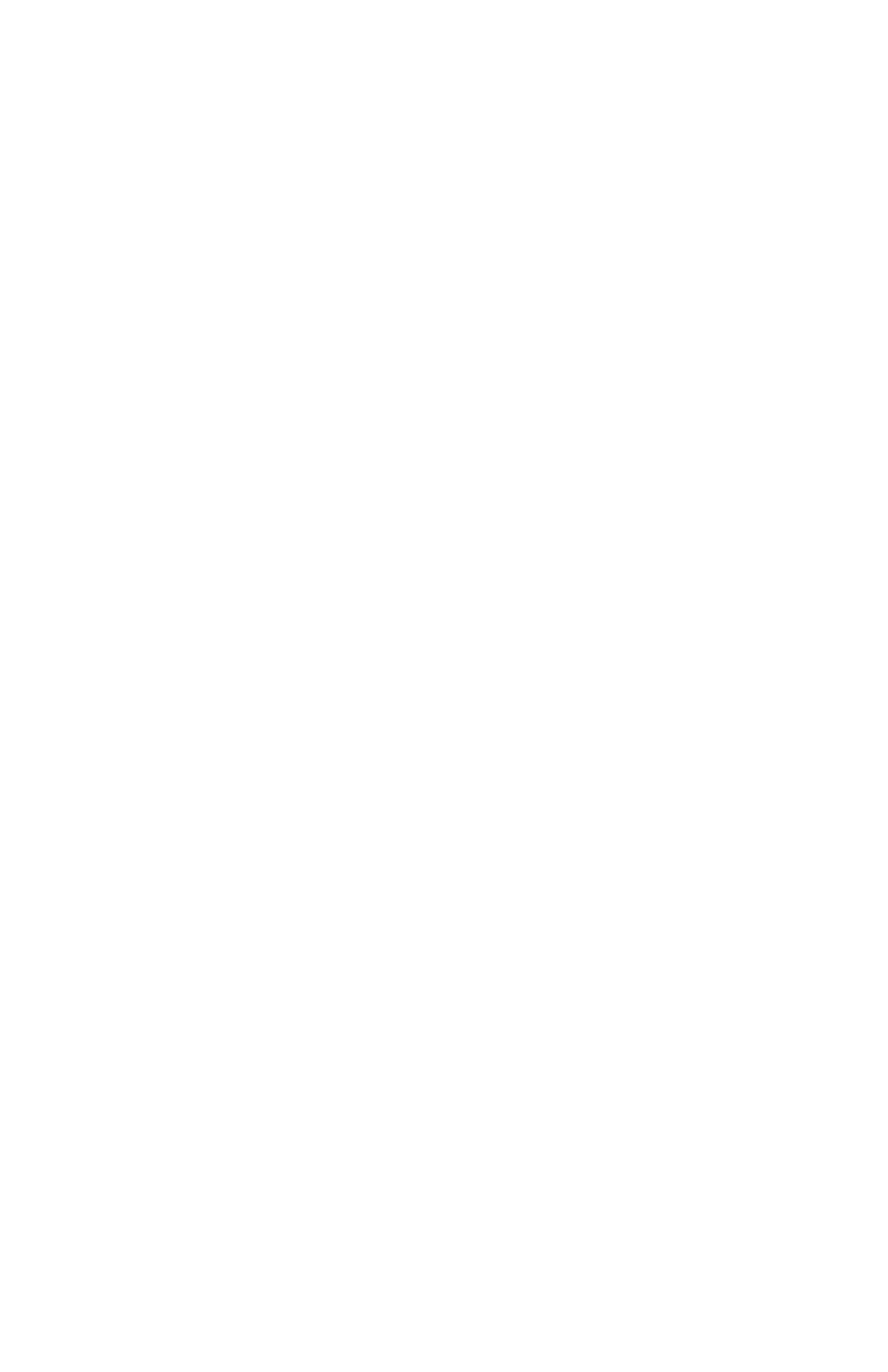#### **ZAcknowledgements**

MY FIRST NOVEL IS all about life's journey. I can definitely affirm that writing is an extreme journey that has been incredibly fulfilling. I would like to thank several people for their love, support, and contributions.

To my wife, Sue, and daughters, Lydia and Leah, thank you for your love and encouragement as I was achieving my chapter goals. Also, it was great motivation to celebrate with a quarter-pound hamburger when I was a quarter complete and then with a half-pound hamburger when I was halfway done with the book. I am so glad I decided to switch incentives so I could keep control of my waistline.

Thank you to my mom and dad, along with my brother and sister, Troy Tressel and Carla Ford, for being four early readers and very important people with whom I started my journey. Also, I cannot thank my other early readers enough: Diane Sturdavant, Kathy Baugher, Tracy Hartlage, and Gary Smith. A very special thanks to Suzie Pinkelman who helped read and edit my "final" manuscript. I also need to thank Barrie Rhodes, Kathy Baugher, Joe Sturdavant, Don Waters (my car guy), and Troy Tressel, who opened up their lives to be interviewed for fictional purposes, of course.

Thank you to those who are on my team at Redemption Press, including Niki Manbeck and Hannah McKenzie, Chris Holtz, and also the outstanding editing polish of Paul Miller. Next for the help in bringing my book cover to reality, I thank Chelsea Schroeder, Colten Schroeder, Christine Schaller, and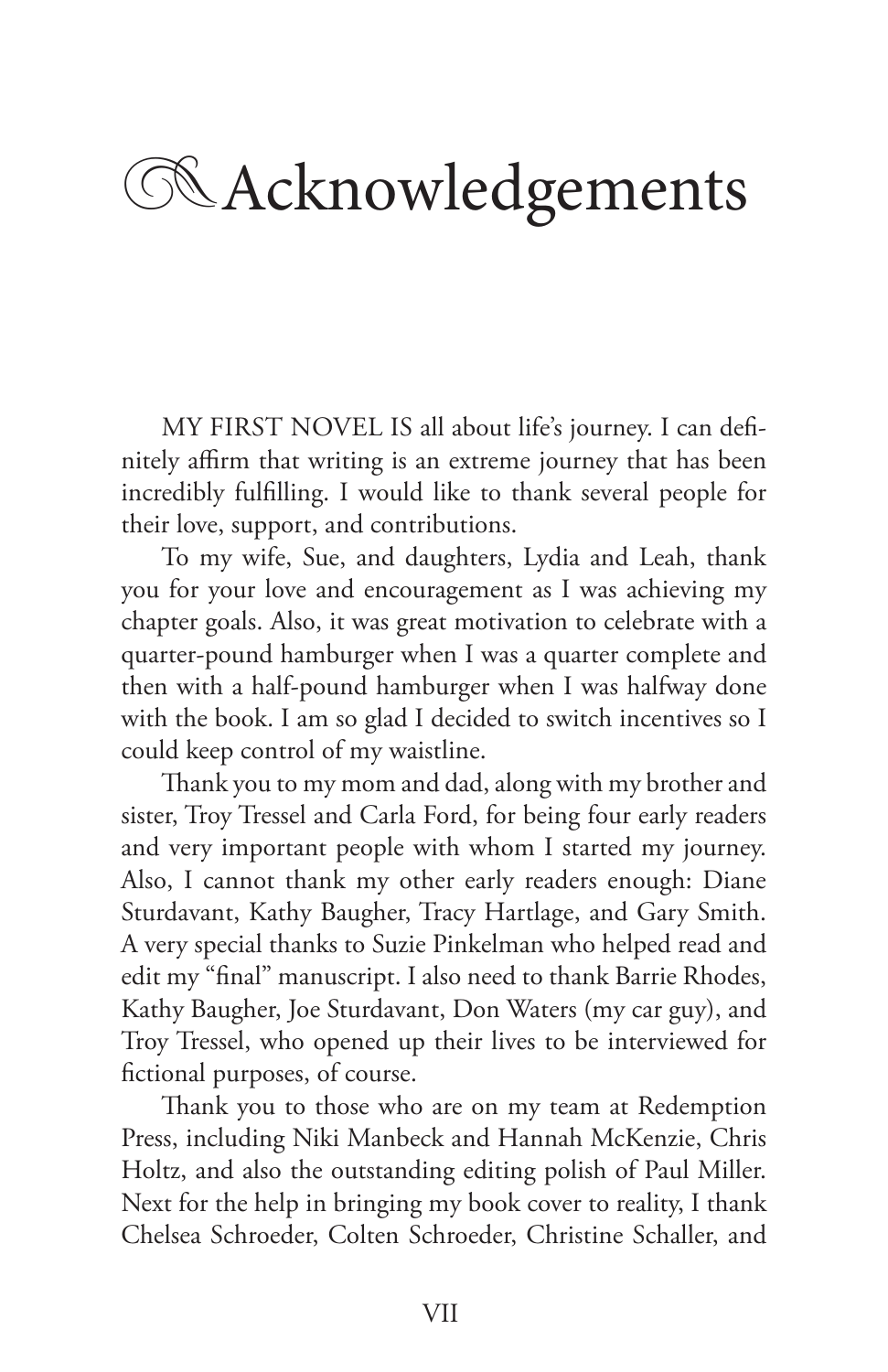then Jamie Koluch, who shot the pictures and worked her magic. At the last moments before publishing, I received great advice to rework the wording on the back cover from Linda Frederick, Sarah Beard, and Amanda Weber (who also did my headshots and set up my social media platforms) - Thank you very much!

The Lord led me to some very wonderful professional writers and experts along the way. First, author and director of Taylor University's Department of Professional Writing, Dr. Dennis Hensley; also Rene Gutteridge, Jen L. Stephens Riffle, and writer and filmmaker Rik Swartzwelder. A special thanks to Alan Gutchess for his passion and expertise on the stories of early America. Lastly, I am thankful for the experience I had at the Breathe Christian Writers Conference in Grand Rapids, Michigan.

Please visit my social media for more of the backstory of this book and its characters. Enjoy the novel.

Email: Tim@TimothyJayAuthor.com

Website: www.TimothyJayAuthor.com

Facebook: facebook.com/AuthorTimothyJay

Instagram: instagram/TimothyJayAuthor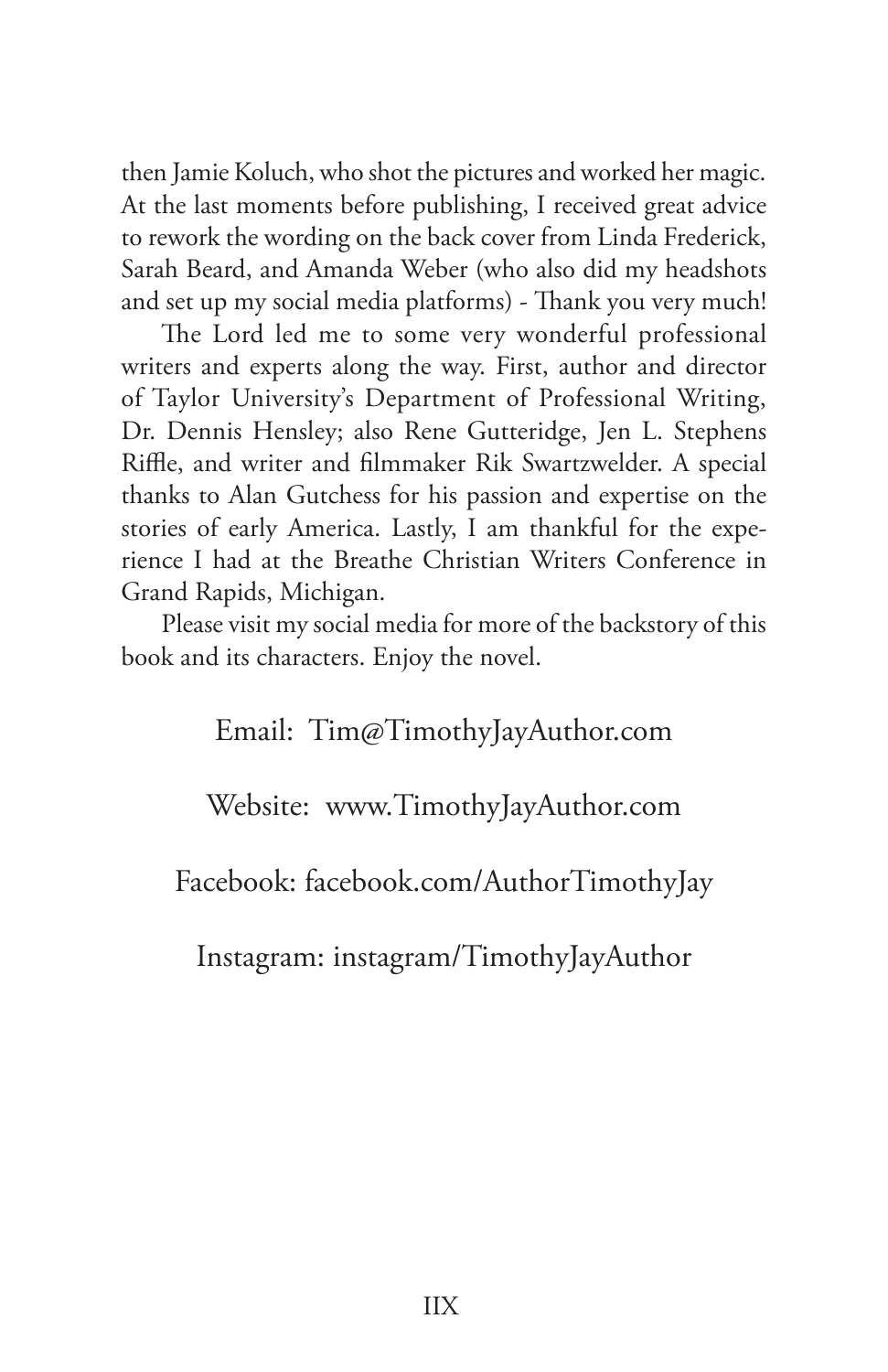#### **SNS** To the Reader

WHAT YOU ARE about to read is a work of fiction. The settings take place in many familiar places around the state of Ohio. There are many themes to discover, but one of them has to do with highlighting and reliving some of the nostalgic things that have all but disappeared over the last thirty to forty years.

Scott, one of the characters in the story, is also the narrator, and is thinking back on earlier years. He only inserts himself as this present-day narrator during the first half of the Prologue and all of chapter one.

Please enjoy this "coming of age" story learning about a group of six ordinary and ornery kids individually and together, forever bonded by a tragic event.

The characters and time periods have been notated at the beginning of each chapter for helpful reference.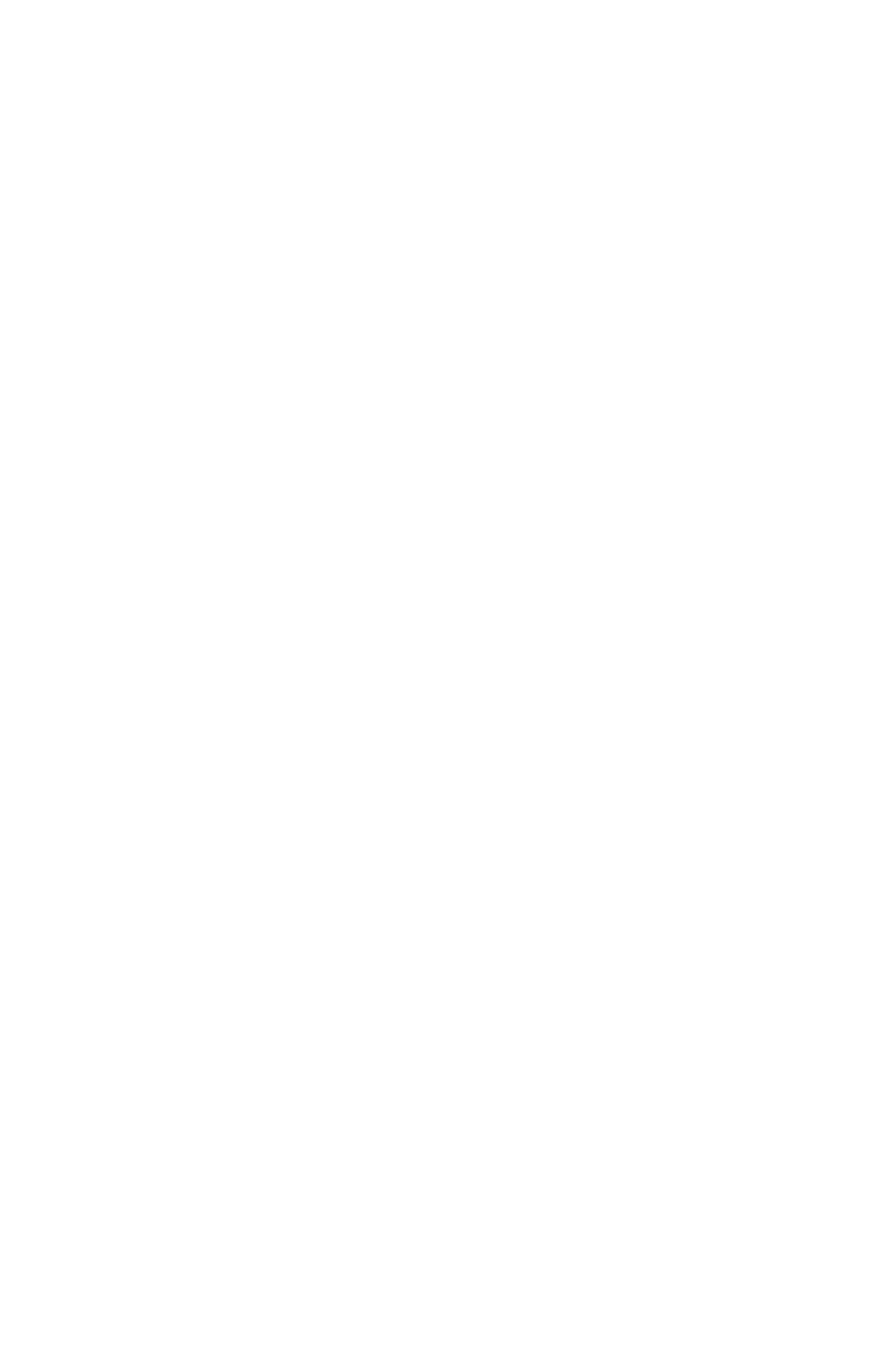### **Executents**

| Prologue                                | 15  |
|-----------------------------------------|-----|
| Chapter 1: Innocence Lost               | 21  |
| Chapter 2: Daddy's Little Star          | 33  |
| Chapter 3: Coach E.'s Secret to Success | 45  |
| Chapter 4: The Happiest Place on Earth? | 57  |
| Chapter 5: Reality Check                | 75  |
| Chapter 6: Giving PKs a Bad Name        | 83  |
| Chapter 7: Muscle Cars and Making Out   | 99  |
| Chapter 8: The Plan                     | 111 |
| Chapter 9: The Prank                    | 121 |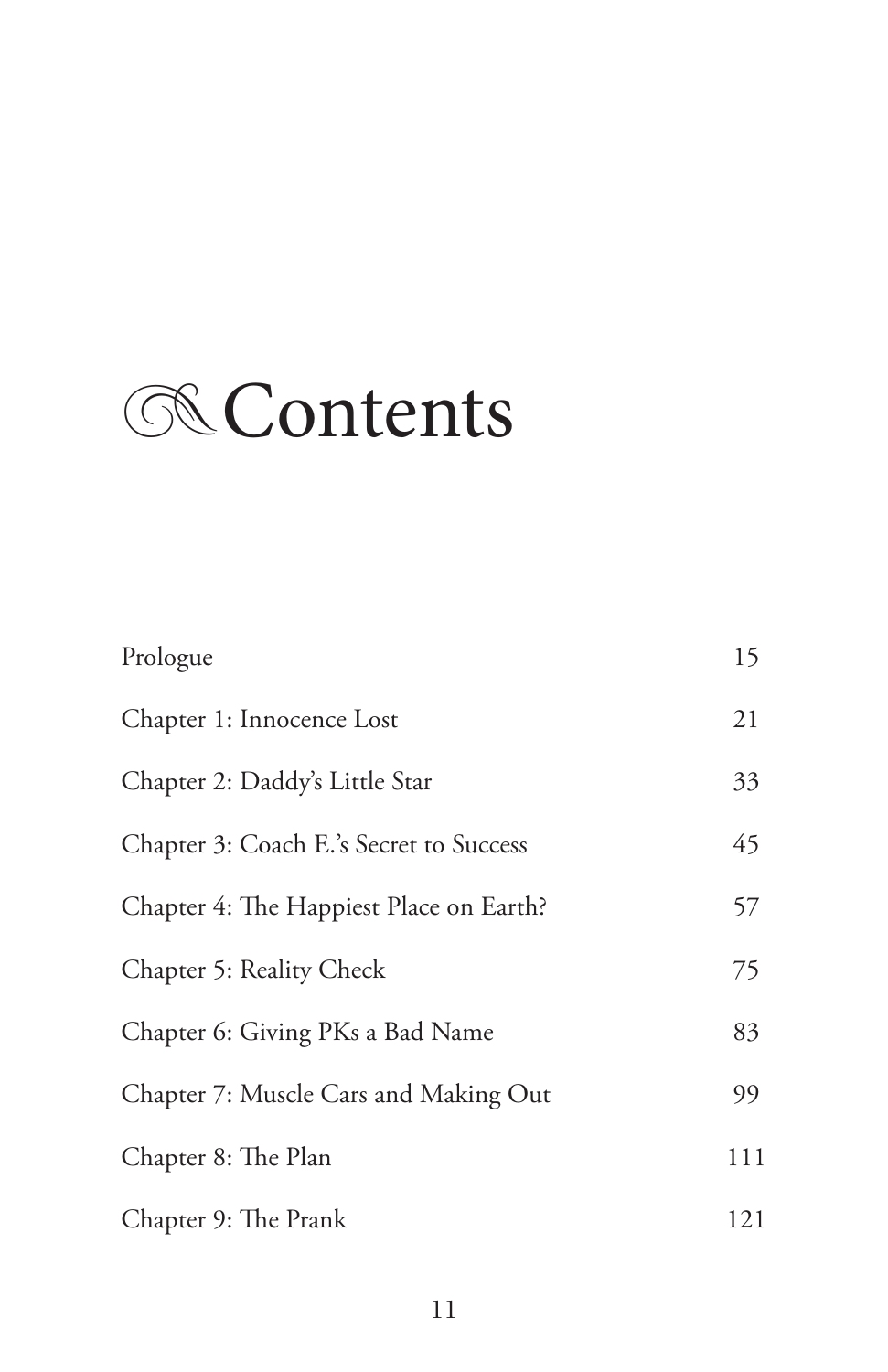| Chapter 10: Epic Christmas Prank                 | 135 |
|--------------------------------------------------|-----|
| Chapter 11: Building on What Lasts               | 141 |
| Chapter 12: Summer 1987 (Real World: Real Shock) | 153 |
| Chapter 13: Anchors Aweigh                       | 169 |
| Chapter 14: Best Friends, but Big Changes!       | 187 |
| Chapter 15: It's Just a Phase                    | 199 |
| Chapter 16: Two Big Boys                         | 211 |
| Chapter 17: Once a Prankster Always a Prankster  | 227 |
| Chapter 18: Real Pressure                        | 241 |
| Chapter 19: The Heart of the Matter              | 251 |
| Chapter 20: I'll Just Crash Here                 | 261 |
| Chapter 21: Life Just Got Bigger                 | 269 |
| Chapter 22: Falling in Love Twice                | 281 |
| Chapter 23: Let's Go                             | 295 |
| Epilogue                                         | 301 |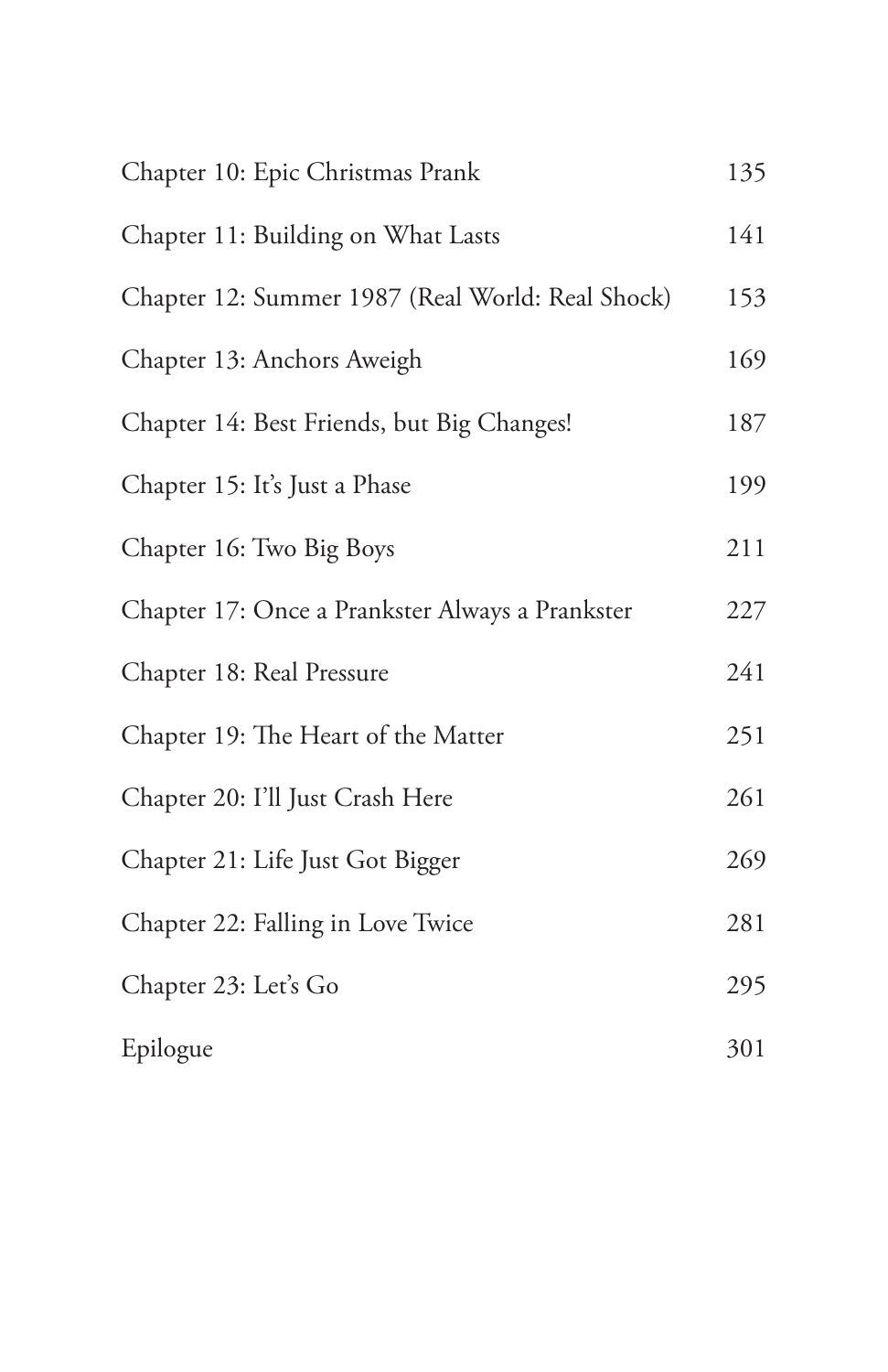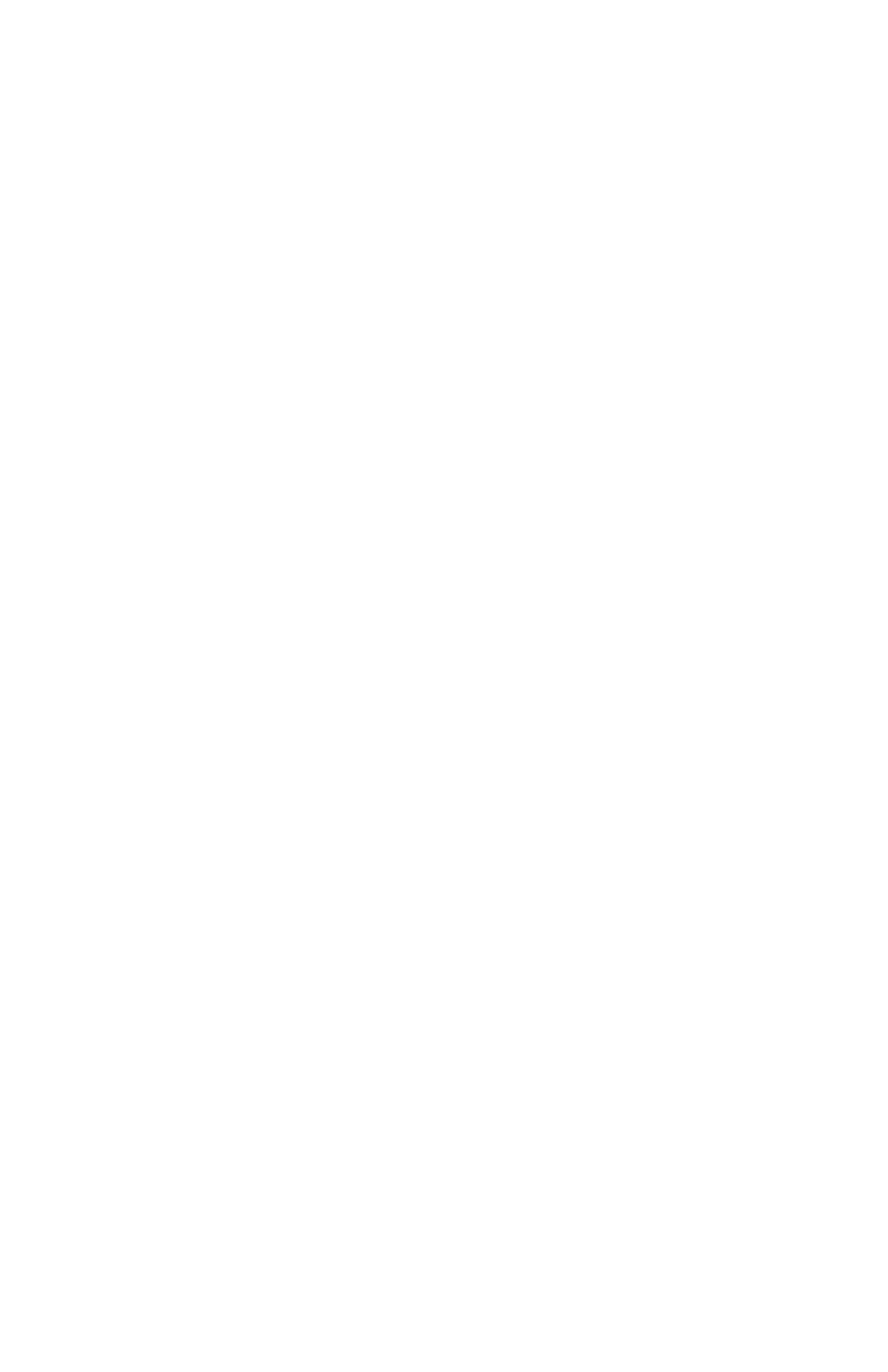## **Exprologue**

#### **(Scott's narration—present day and story in the future)**

COMFORT CAN TAKE many forms and is very individual and unique. Soaking in a warm bath for you would be a wet coffin for me. Give this country boy a walk around a pond or small lake and my spirit is renewed. I can always find my center, my inner voice, that place that gives me peace. Whether I was walking the banks forty years ago with a pole in my hand, dropping a line and moving around to the next hopeful spot, or taking time to find those perfect stones to skip across the water to get the most out of defying gravity, I never minded going in circles. I always knew where I was heading—right back where I started. When I got back to the start, my time was up and the session was over. I had my inner conversation and worked it all out. My journey was complete, at least for that round.

Anyway, back then it was time to race home and find out if I was going to drink down, in a never-ending gulp, a gallon of the Country Time Lemonade or Tang from the full pitcher that Mom always kept in the refrigerator.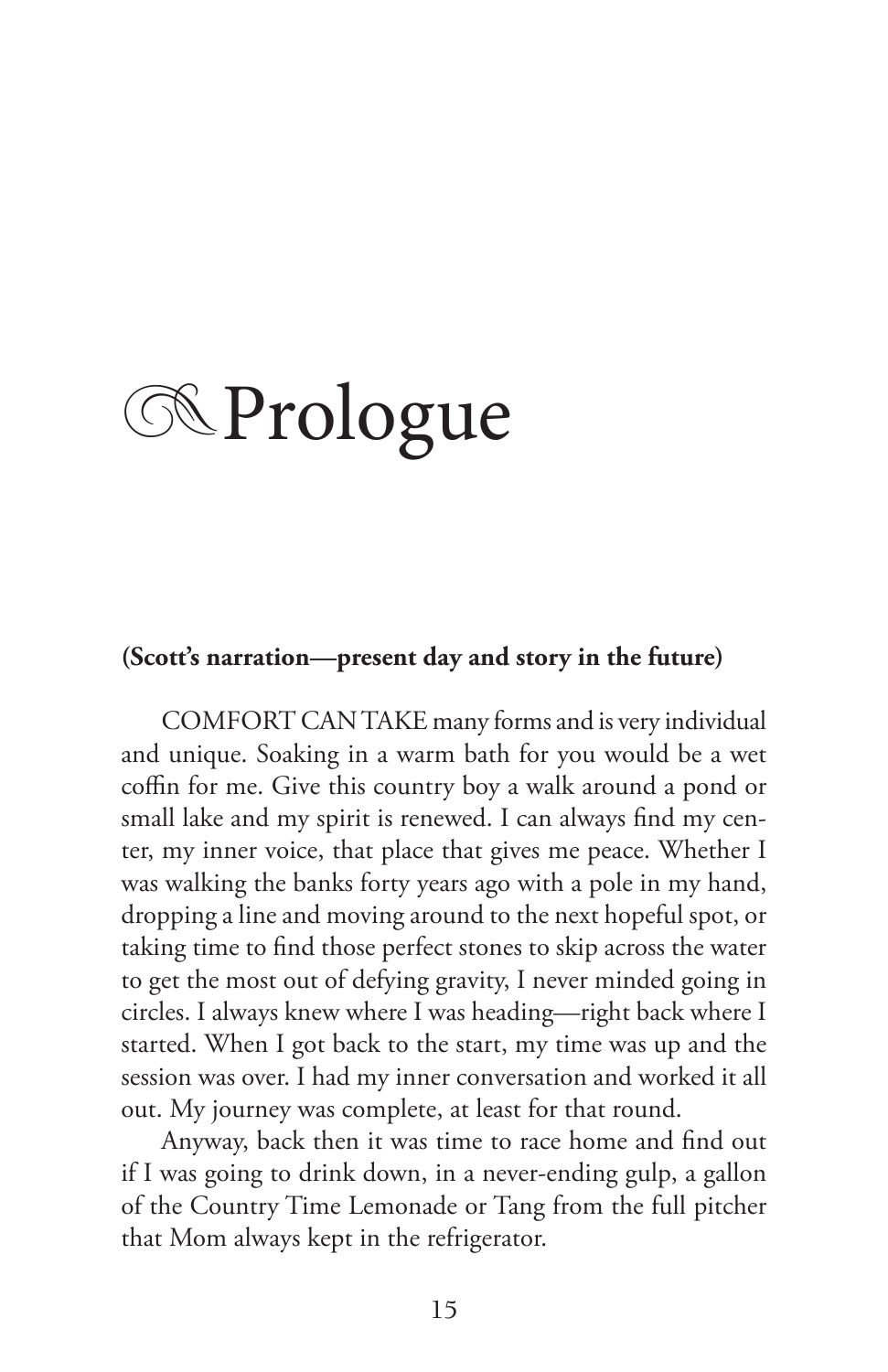(Excuse me, but please indulge my rant. Whatever happened to Tang? Whatever happened to one of NA-SA's greatest contributions to all of mankind? Sure, all the GPS technologies, cordless tools, microwave ovens, and even memory foam are useful and very much still with us today, but the decade and a half of gluttonous Tang consumption by the generation that grew up on Schoolhouse Rock and Tuff Skins had to dry out and come down from the orange crystal-powder sugar high we were all on. Did I miss the episode of Miami Vice where Crockett and Tubbs seized control of the Tang crystal production in the U.S., and in one epic slow-motion automatic-gun death-spray battle ended the addiction to Tang for the kids of the 70s and 80s, replaced later by another addiction when we discovered Starbucks' Caramel Macchiato?

But seriously, what happened to us? We were too young in the 70s to understand the climate of the culture, and then again too young in the 90s for anyone to pay attention to us, when the subtle destruction was already happening. The 80s — this was the decade that changed my life and the lives of those I knew. I sadly reflect now about those who didn't realize how it came about, especially after seeing the Huxtables settle all their life's issues in a neat and tidy way until the next Thursday's must-see TV on NBC at 8:00 p.m., when they did it again.)

Okay, after getting that off my chest, let me get back to the story of Alliance Lake. Even though it hosted many of my fondest memories, there were also many secrets and tears that poured into those serene waters over time.

Dotted across our landscape are little oases of magnificent beauty and wonder. It is this very place where animals would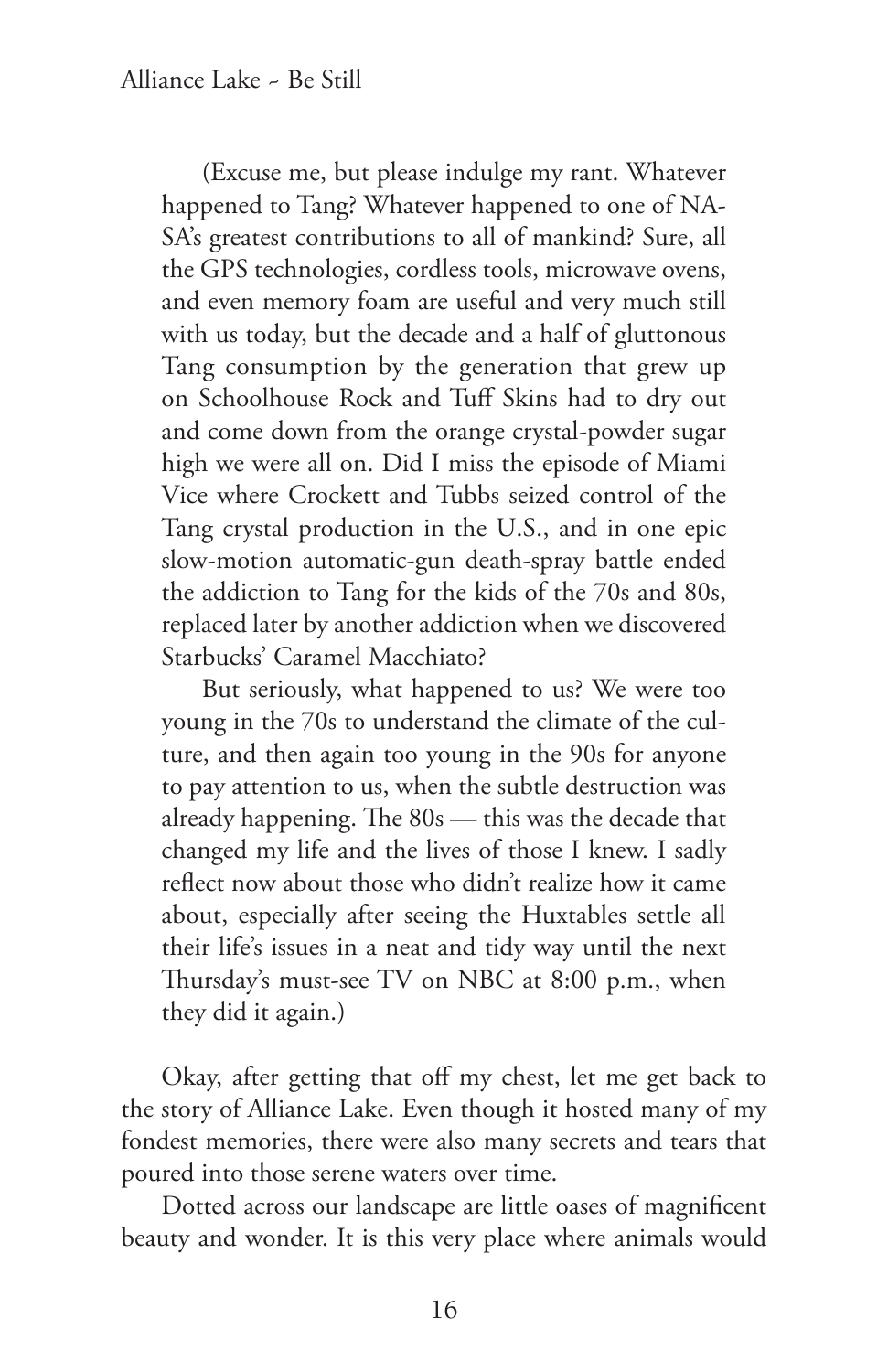go if they could take a vacation. They would come here to my favorite lake—Alliance Lake. It was the type of lake that was just big enough to allow you to get lost in its various coves. It was that picturesque lake that was set way back in the woods. You could drive to it, but you had better slow down the last couple of miles to avoid a trip to the local mechanic for a new exhaust system or front-end alignment. Nature created the initial lake when it was carved out from the rushing water run-off that ran through the limestone rock. Then civil engineers decided to use more of the small valley floor for flood control, and a beautiful idyllic lake—Alliance Lake—was made.

Alliance Lake was a hidden jewel to most. I would guess nine out of ten people are oblivious to treasures like this around them. Why don't more people like to hunt for treasures? Why don't more people like to surround themselves with the strings of the many pearls found everywhere? Even today, kids enjoy a themed birthday party or the excitement of a pirate movie, but I don't think they really like treasure hunting. They might if given the chance, but the "captains" of their ship would not put the time into planning, training, and executing the hunt. So the "shipmates" don't have the patience when plans B, C, and D turn into a "Now what, Honey?" situation.

I guess "captains" in these modern days are not as inspired to find real treasures when virtual ones will do. Also, is mutiny on the Dodge Grand Caravan really worth it when there is only a three-and-a-half hour window before it's time for little Charlie to run down the soccer ball once again? Where is our sense of adventure and purpose to experience "the hunt"? Ah, well, it's exhausting trying to be captain of your own ship or SUV, whichever the case may be.

Well, if anyone did want to explore and uncover the jewel known as Alliance Lake, it would be totally worth it. But then you would have to be patient before you could tell anyone about it because of the isolated dilemma of not having any cell-phone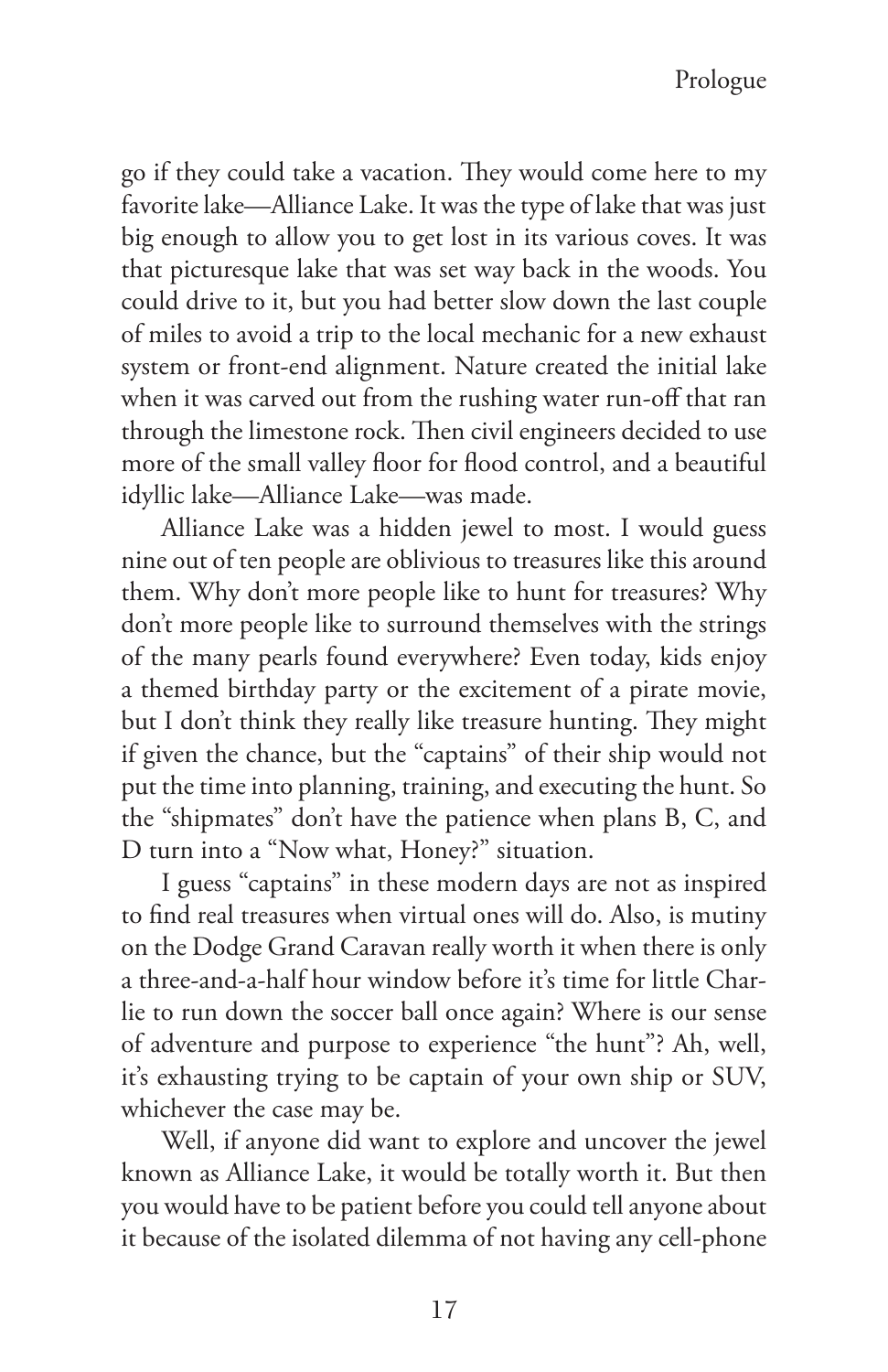signal or service out there. That's right—even today if you go to my favorite "X marks the spot" place, you had better be fine with talking to yourself, or better yet , talking face-to-face with others. I know it sounds daunting, but believe me, there are other ways to stay connected than with batteries and signal strength bars.

Now, when I think about Alliance Lake, the memory that comes rushing back to me first is one that was told to me (that's right—I did not even personally witness this one). How strange! It was one of those times in life when someone tells you about something that happened, and because you spent so much time in that very location, you can imagine exactly what he or she is describing. You can vividly see it in your mind's eye. The sights, the sounds, and even the smells are as real as if you were there in person.

But please remember, I wasn't there. Maybe that is why what happened will never leave me—not even for a moment. As I have gotten older, life and all its circumstances have finally slowed down, which has allowed those characters known as perspective and wisdom to have their chance.



There wasn't anything special about that late summer day at Alliance Lake. It was the time of day when late afternoon passes into early evening, and when the light and colors are so vivid and perfect that artists and photographers only dream of capturing this fleeting image. Gentle breezes allowed every weeping willow tree to bend down and take their final drink for the day. Swallows were in their flying formations, swooping over the water to get their last meal for their families back at the nest. For the water bugs that escaped this siege, there was always a chance to hear a splash from a fish that ended his day with a lucky strike that did not include any hooks, lines, or sinkers.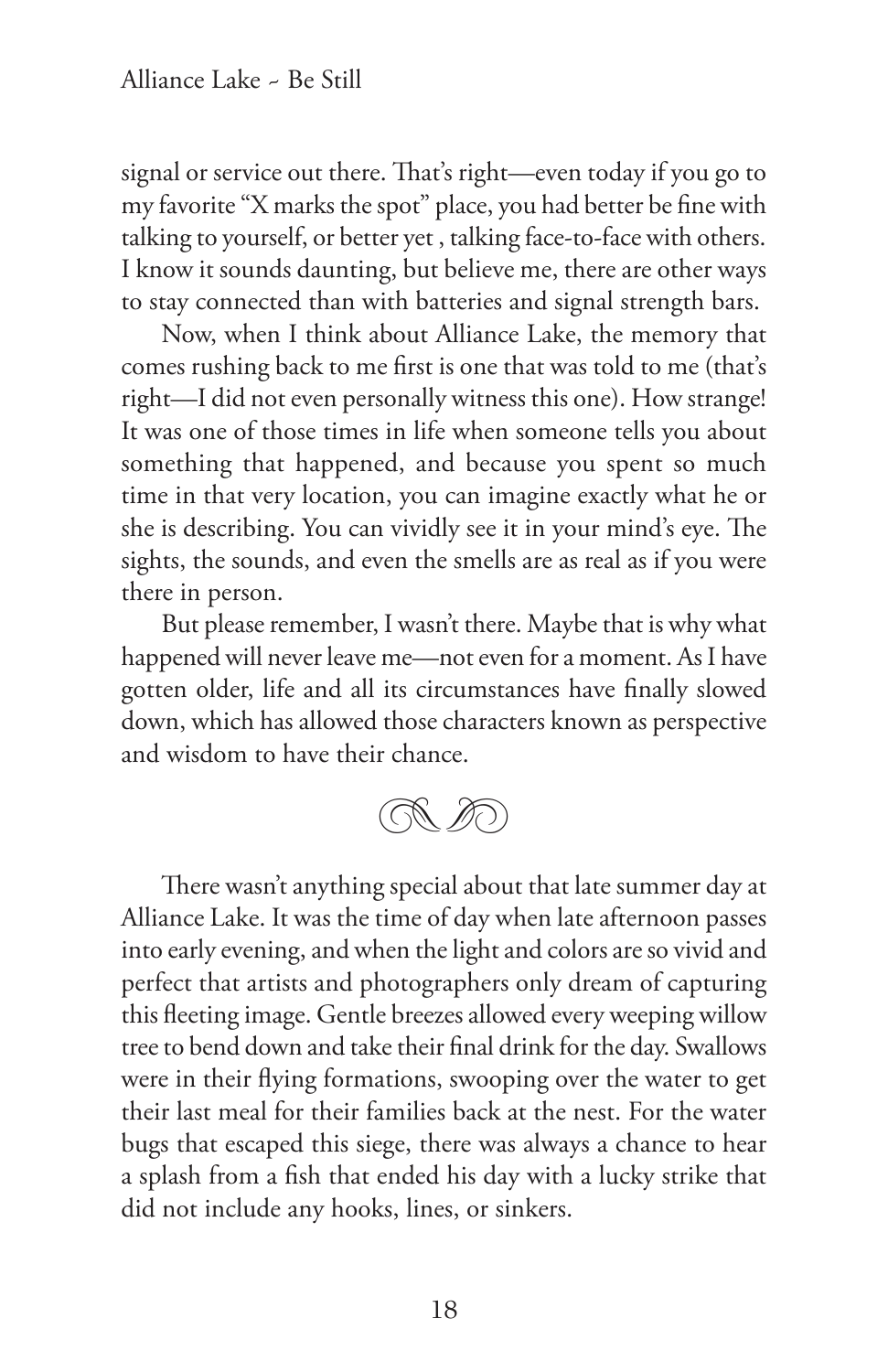Several brigades of ducklings followed their marching orders from their mothers-in-charge as they waddled into the water to be given their bedtime baths. Then, as the shadows lengthen, some of nature's four-legged regulars would show up at the water's edge. Families of raccoon, fox, and deer would begin to explore for their evening menu, stopping by for a cool drink before the main entrée; all the while, bullfrogs were warming up their deep voices for their night's performance. It was quite a fantastic showcase of sights and sounds that nature never requires you to applaud, but to simply be still and appreciate.

As the light began to dim, the shadows expanded into dusk. Even the air was heavier, as the wind was lying down for the upcoming nighttime. In the distance, mist began to slowly roll out her blanket and cover the valley. There are those who find this mist a cover of comfort, while others look at it as a restrictive hindrance to movement. As the mist turned to fog and was about to fully settle, all of a sudden, at the far end of the lake in one of those secluded coves, the suspended fog frantically stirred in all directions, and all creatures in the air and on land made a panicked dash to seek a safe haven elsewhere. The only thing that was visible by this time was a set of automobile headlights that were being muted by the fog.

It was too hard to take in any real detail concerning the vehicle at this point, let alone about those who were making the mysterious journey. Did someone take a wrong turn and not realize there was no way to drive back to a populated road? If it were kids looking to party, there would surely be a bonfire that would begin to flame. However, as the minutes went by, the scene only grew darker and darker. Who was out there? What purpose could anyone have at this lake during nightfall?

The next thing that could be heard was screams and gasps of breath from many different people. It was easy to let your imagination run wild with what could be happening down in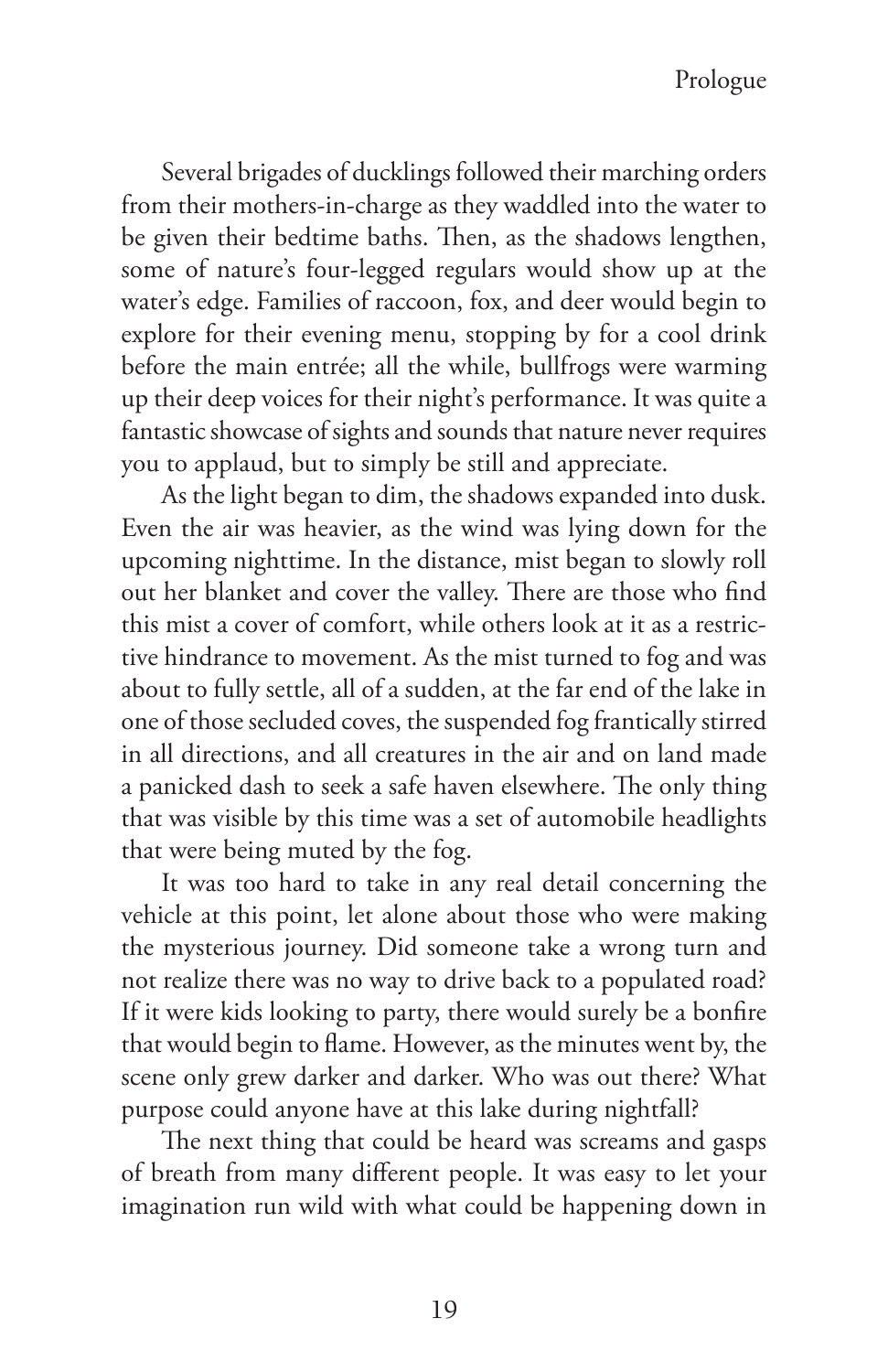that cove as the screams and gasps turned to silence. About the time when you thought the worst, the clouds parted briefly to let the moonlight reveal something more. Again, the silence was broken with a ferocious amount of splashing, water bubbling, and churning everywhere. Arms and legs were flailing about in never-ending attempts to find refuge on something stable. Just as the light from the silvery moon began to shine the brightest, the clouds closed in to act like an eighteenth-century candle snuffer.

The light disappeared, but the sounds of gasping for air would not stop. The sounds could be heard over and over until the silence returned and nature's cadence resumed. Someone had to be responsible for what just happened, but who? The vehicle's lights could be seen again, but now only the two red rear lights were visible, leaving like a snake slithering off with his beady eyes fixed.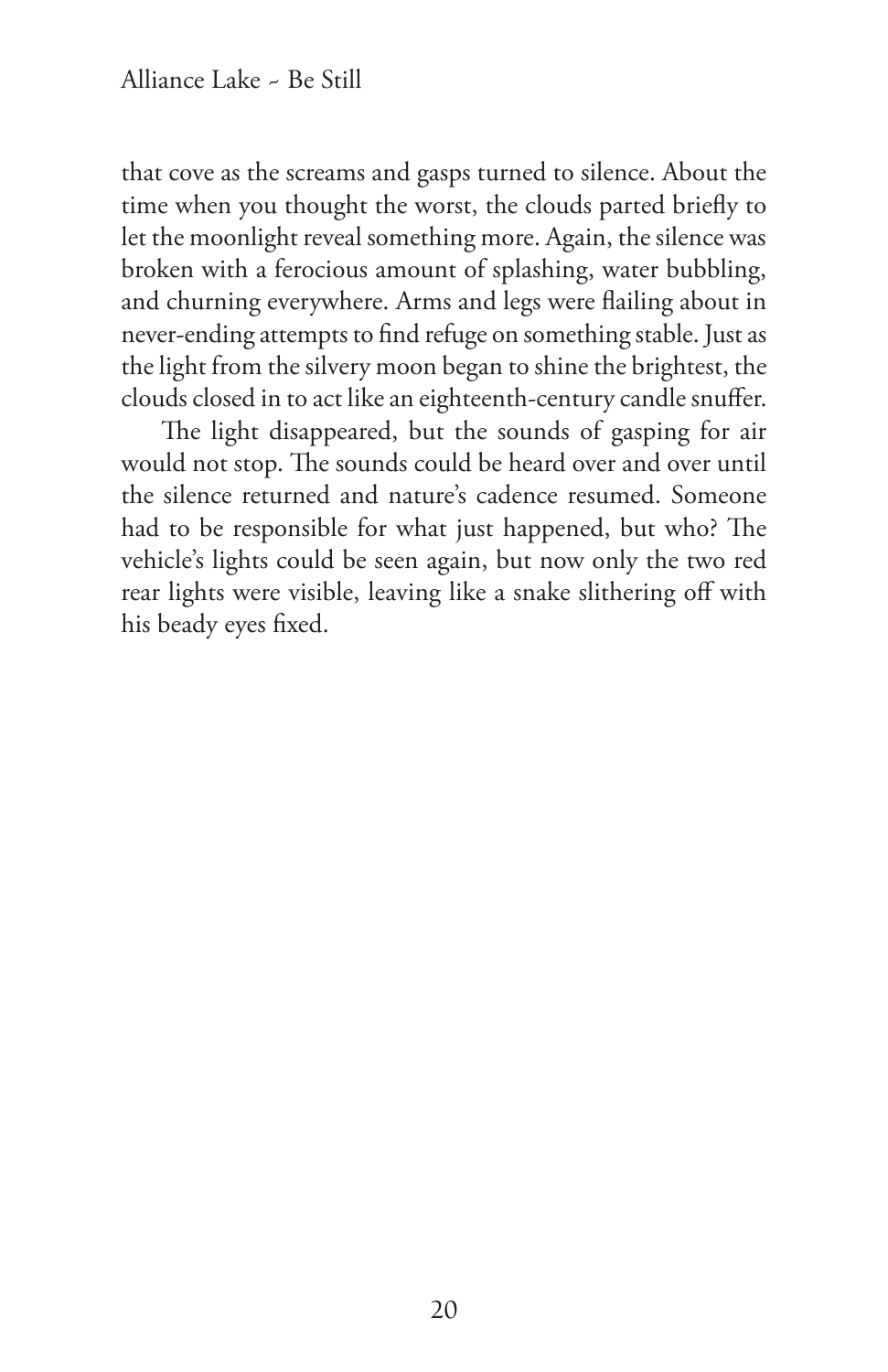### **Exchapter 1:**

INNOCENCE LOST

#### **(Scott's narration—present day)**

IT WAS 1975, AND America had lost her innocence; but I was still in the middle of mine. I was six years old. The worst thing I did was fight with my brothers. Generally, these fights consisted of everything from hiding G.I. Joe army men to stealing the prize out of the Honeycomb cereal box. But there was one fight with my brothers that forever changed me and made me understand my place in the family. It was a battle we had many times before, but this particular time was a Sunday morning when we were once again piling into the family wood-sided station wagon to go to church. There we were—the three of us—me and my brothers, the twins, Ryan and Shon. It was the battle for the rear-facing third seat in the back. The prized seat of honor in that giant boat of a car that popped up from below at most could only fit two small bodies. Once again, the fight was underway. We only had limited time to maneuver our strategic headlocks and noogies before Dad got in the car to back it out of the garage. We had better have our armistice terms worked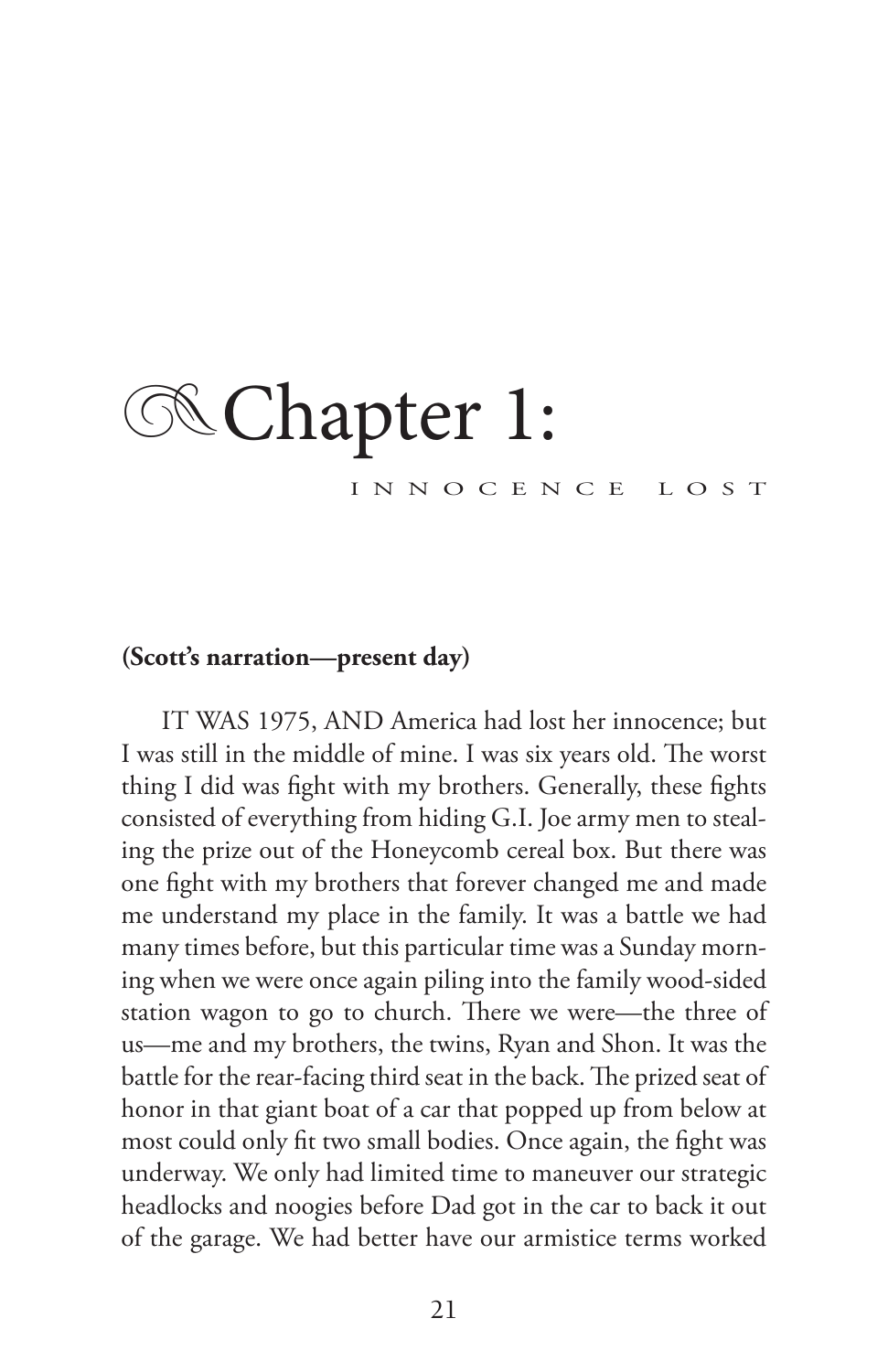out and accepted by then, or Dad would pull off his belt and settle the dispute for us. We all knew we had to work fast with precision or it would be bad—very bad.

For some reason, my brothers did not come at me with force this time, and that may be why I gave up without retaliation and headed for the middle seat to be by myself. What they did to me that day was worse than giving me a black eye; they used words to cut through me to the heart. It was a missile that hit its target.

They told me that I was adopted, which I already knew, but they said it in such a mean way. They told me that I was lucky to even be a part of their family and not rotting in some deep dark dungeon. I ultimately knew that they were right and it was true. Well, at least everything except the rotting in some deep dark dungeon part; I was hoping that wasn't true. Kids can be cruel, and after all, this was for supremacy of the rear-facing seat in the woody station wagon, and they pulled out all the stops.

So there I was in the middle, no one paying attention to me. Mom and Dad were in the front seat facing forward, driving to our destination, and my brothers were laughing and looking out the back window at where we had been. And where we had been, as a family, was really confusing, but let me try and sort it out quickly.

My brothers and I were the same age. As I said, they're twins. Beginning when I was quite young, Mom explained our family to others in the following way: I was the gift of theirs that required a "God-awful" amount of paperwork, while the twins were a surprise "gift from God."

After hearing it over and over, I didn't see the humor that my mom was trying to convey. She and Dad were struggling to start a family; I get that. She went to many doctors and had many procedures, but still with no luck. By 1968, their hope turned to despair when a last-ditch experimental effort did not produce a pregnancy, so they agreed to start the adoption process. When they received word late that same year that a baby boy,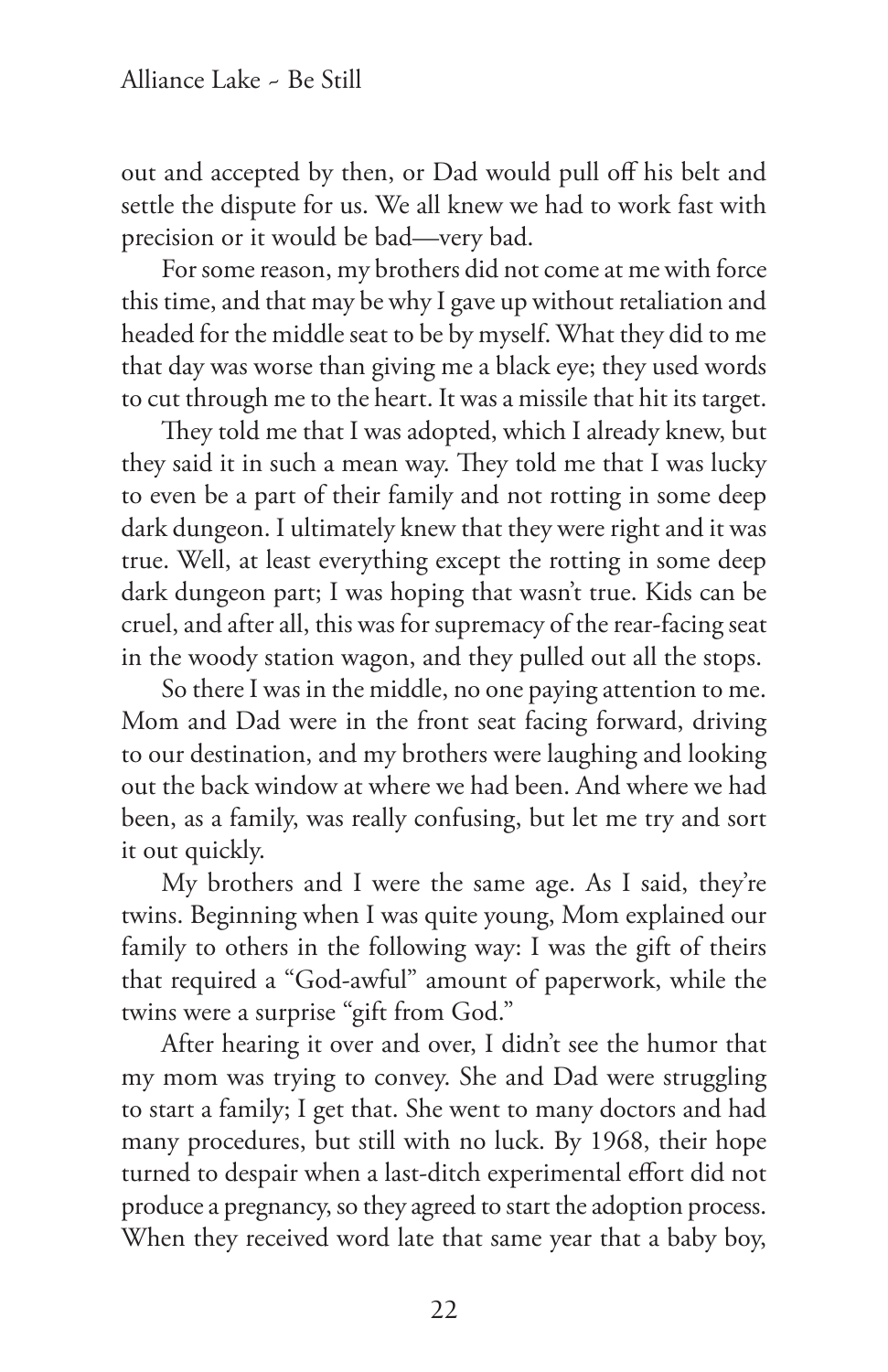me—Scott— would be available to them by early in the new year, they were happy. I figured it was only a few nights after receiving this news that they in fact became pregnant. Maybe the pressure was finally off them, and well, *surprise*! Yes, the twins were born later that same year in 1969, and the Huff family totaled five.

As I realized much later in life, the one thing I really wanted was unconditional love and acceptance. I wished my adopted family would have treated me like that of an Indian-captive English boy during the French and Indian War. Being a student of American history, I've always been drawn to the many true accounts of Indian tribes taking young boys captive after killing their families during frontier raids. The boys then became the sole replacement for a child they had lost due to disease or warfare. There was a very common adoption ceremony that was performed: a young captive was taken into a stream up to his waist, and then the young squaws would begin to wash him down.

The purpose of this ritual was to show that every drop of white blood had been washed out of him, and he was officially a member of the Indian family, with all rights, privileges, and responsibilities as the person he replaced. From that day forward, they were literally treated as though they had been born into the tribe; nothing short of a prisoner swap would get them out of this culture, but even then, there was often great reluctance from the captive to return to "civilization."

 I learned early on that the pecking order was the twins, Ryan and Shon, first, followed by me. And after that last car-seat battle, I resigned myself to the fact that they had indeed won the war, and my place in the family was to be there, but not too much there. I could come along, but my best role was to be the family historian. I was not to be a reporter, mind you, for reporters asked questions and were curious. I knew my place. I was a historian, only there to observe what had already taken place; and believe me, there was a lot more history to share. Ironically, it started later that very same morning in church.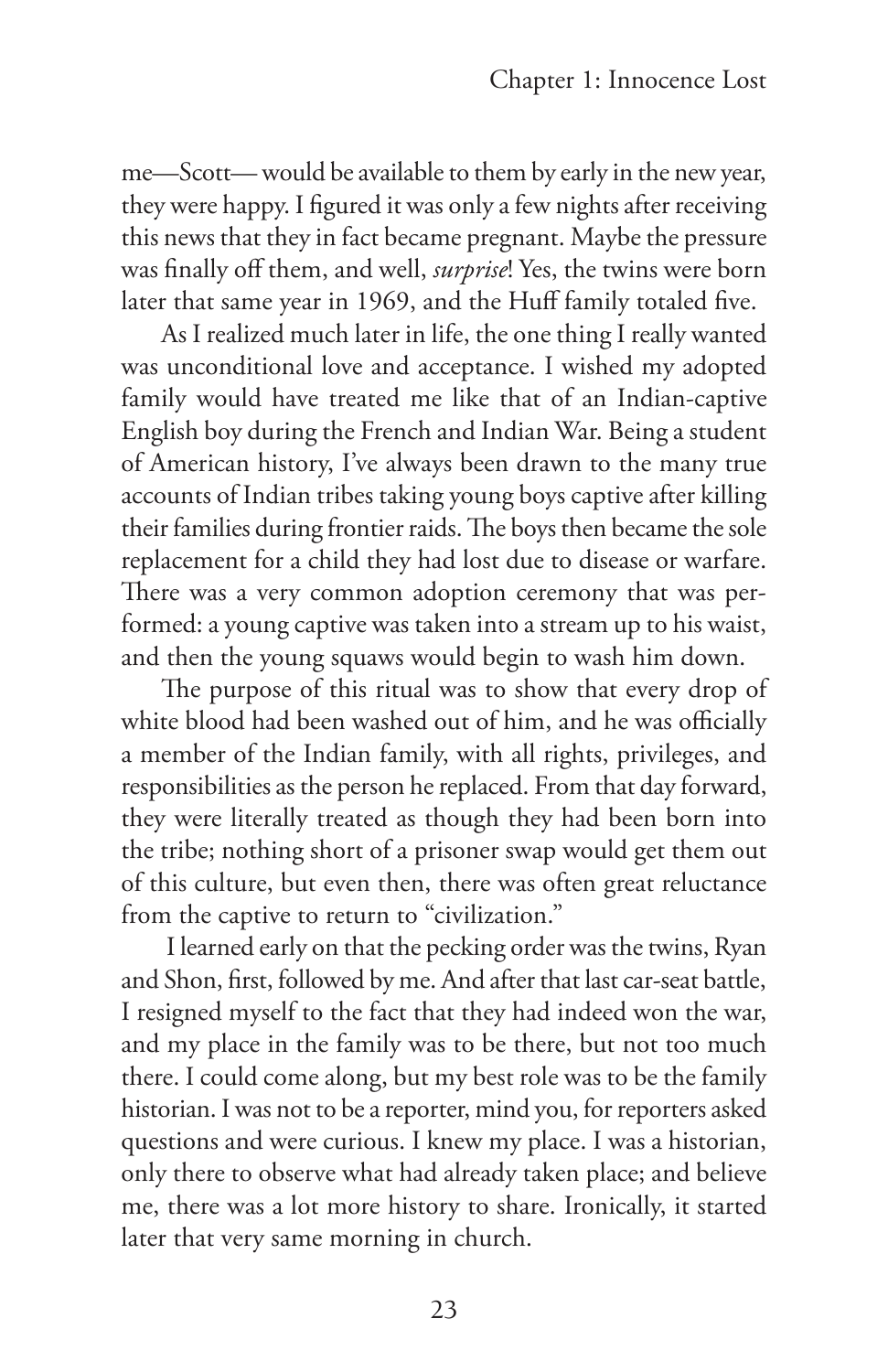Arriving at church always felt a little like the first day of school, with the anticipation of whether or not it would be just like it was when we were there last, with all the same familiar kids. I would soon find out, but first we had to stop off at the coatrack area to watch Mom and Dad pull themselves together and sneak a peek to see if "Dad's seats" were still available in the back row. If we did not get those seats, Dad would grumble the rest of the day that people should just know that those seats were for him and his family. Mom and Dad expected us to sit together as a family every time we were there.

I can remember like it was yesterday following my parents into the sanctuary behind Mrs. Jennings. Mrs. Jennings was a fancy lady who always tried to lead the way when it came to fashion trends, even though she was old—much older than my mom. She was also very plump, and let me tell you, fashion styles of the mid-70s did not flatter anyone, let alone someone who looked like the housekeeper Alice from *The Brady Bunch*, but was the size of Aunt Bee from *The Andy Griffith Show*.

You would hear Mrs. Jennings before you would see her. This was not because she talked loudly or talked a lot, but because you would hear the sound of an overly tight polyester skirt rubbing against her nylon pantyhose at the legs. I was always concerned that with all those different synthetic garments and the friction taking place as she walked, we were looking at a very real public-safety fire-hazard threat. I have seen Boy Scouts start fires with much less.

I'm sorry, but I told you my role was a historian, and seeing Mrs. Jennings every Sunday only proved to me that the fashion police had clocked out and had been at the donut shop for the past decade. Who could possibly think that a loose-fitting, long macramé vest over a tight long-sleeved cowl-neck collar shirt with a multi-shade-of-throw-up brown plaid skirt was a good idea? Anyone? I didn't think so.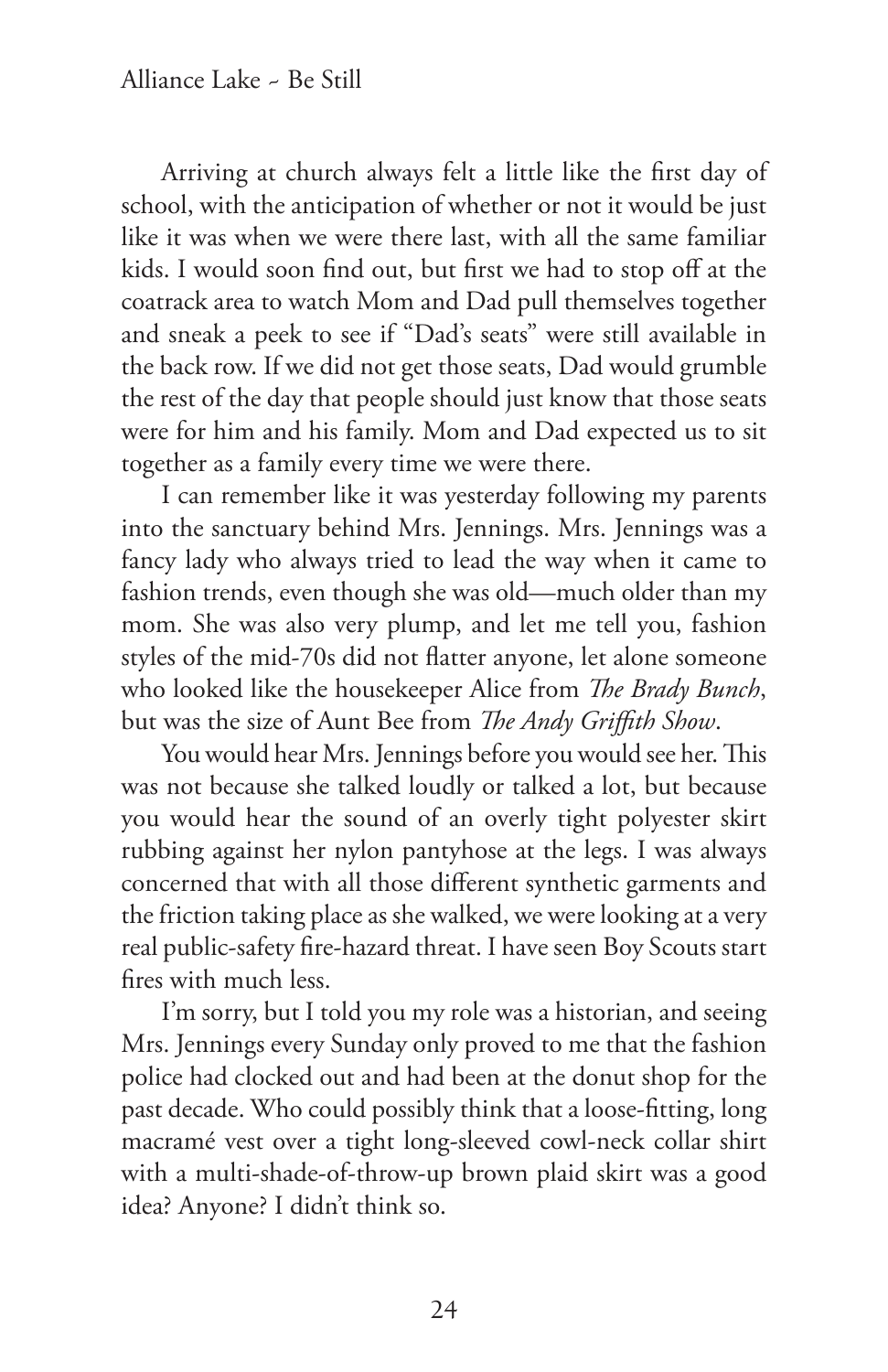I guess I could also mention her hairdo while I'm at it. It was not just Mrs. Jennings, but most ladies at that church had hairdos that were huge. I thought hair for a woman was supposed to adorn them and complement them. Well to me as a child, the older ladies at my church all looked like they were trying to create shade for those sitting around them. Their hair was either very high, very wide, or both. And to achieve these sculpted masterpieces of girth, they spent all day at the "beauty" salon undergoing various follicle torture treatments and devices.

The results were hairdos in the styles of the Beehive, the Flip, and the Bouffant, or combinations thereof. Picture Dolly Parton in the mid-70s from the hair up. Believe me—the hair was the only comparison to Dolly. They sure didn't look or sing like Miss Dolly (sigh).

Anyway, even in a stiff breeze, the individual hairs could only manage to move in unison due to the amount of aerosol-released hairspray, or better yet, glue on their head. Now I really know who created the ozone problem and ushered in the greenhouse gas effect that we have been dealing with. It was not big industrial factories spewing carbon monoxide smog, but those vain women of the 60s and 70s!

Once we got our seat, the thing I would notice most was the smell. Maybe church seats are called pews because you are sitting close to other people and you can smell everything about them. For instance, there was the Conrad family. They lived on a farm, and I knew exactly who fed the animals that very morning. I don't think they realized that wiping their shoes off in the grass a few times does not qualify for clean Sunday shoes.

Then there was the Stevens family. They had a never-ending row of kids. It seemed like every other week they had another kid in tow. Besides the number of bodies in that family, I think they must have been one of the final holdouts to use cloth diapers over disposable. Their infants and toddlers would never be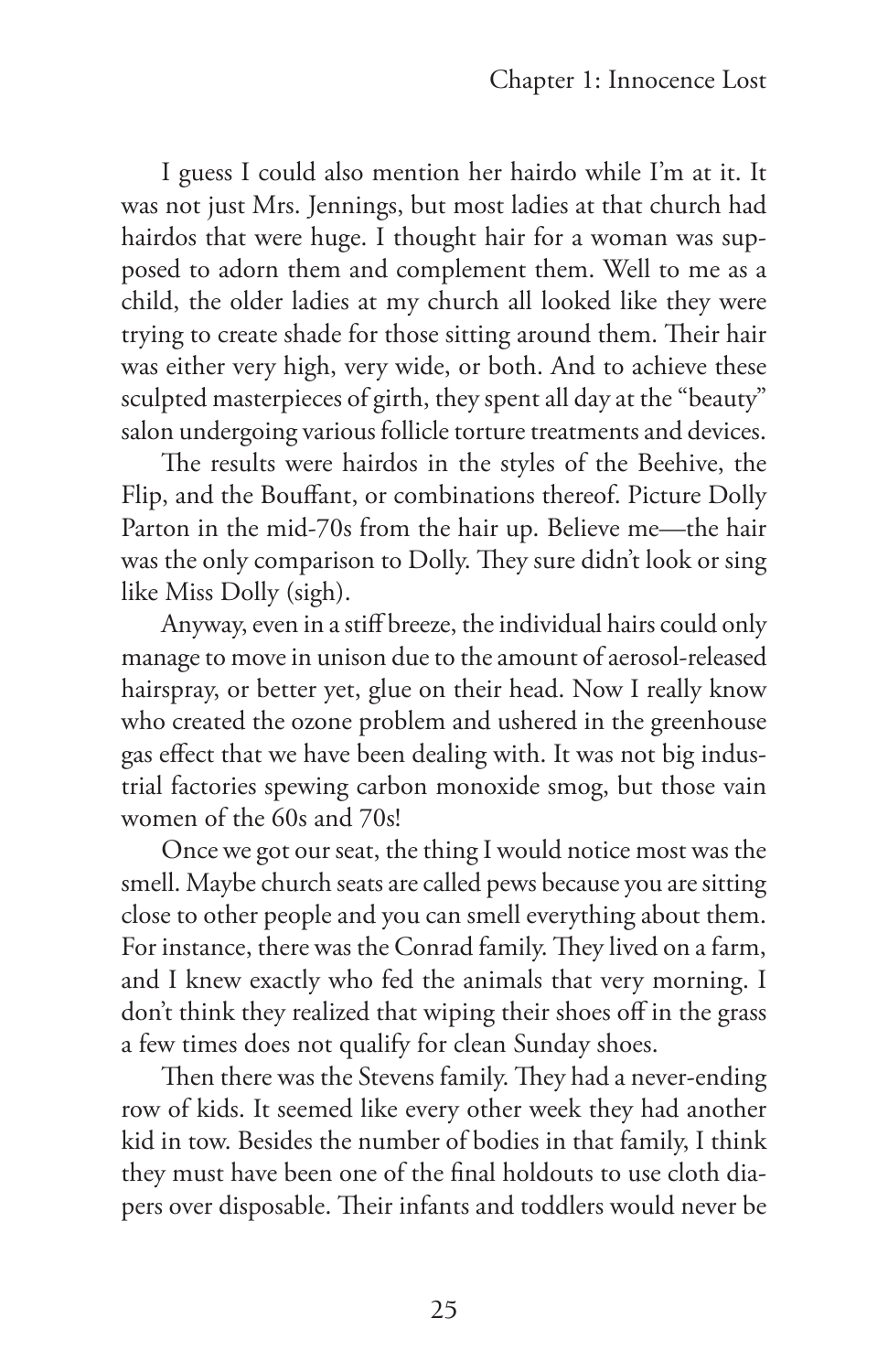changed until they all had to be changed. I'm certain the older kids just let them sit in yesterday's supper until it was time to take them to the nursery, after we had sung exactly five songs. Believe me, I perfected singing and breathing out of my mouth at the same time.

Besides the smells of the very young, I never liked the smell of the elderly. There was something different about it. My first thought was it must be a touch of death beginning to take hold of them, but when Mr. Moorehead, the organ player, continued to show up each and every Sunday for years, I chalked up his smell to him not getting his Saturday night bath like I had to have. Also, maybe his "smell test" was not as strict as my mom's.

Then there were old ladies like Mrs. Frazer who poured on the perfume to mask their "old person" smell. I really think the concoction of old person smell and "Eau de Avon Lady" began the chemical reaction of the embalming process for undertakers. In the meantime, though, it was very toxic for the rest of us.

All the usual kids were sitting with their parents singing the last of what seemed to be the twenty-seventh stanza of "Amazing Grace," the fifth song, when I heard those sweet words from the song leader: "The children are dismissed to go to children's church." Like a mad dash for freedom, the children raced out, leaving the parents to pick up the crayons and other debris left in our wake.

We were heading up to the best part of church. All the kids knew the routine, and Mr. Ross made it fun—very fun. There were three round tables in our room for the six-year-olds to gather around. Only six little bodies could sit at each table, and as if an unspoken rule was already known by those three little ladies and three ornery gentlemen, the six most popular kids who sat together every class were Ryan, Shon, Joel, Beth, Mandy, and Colleen.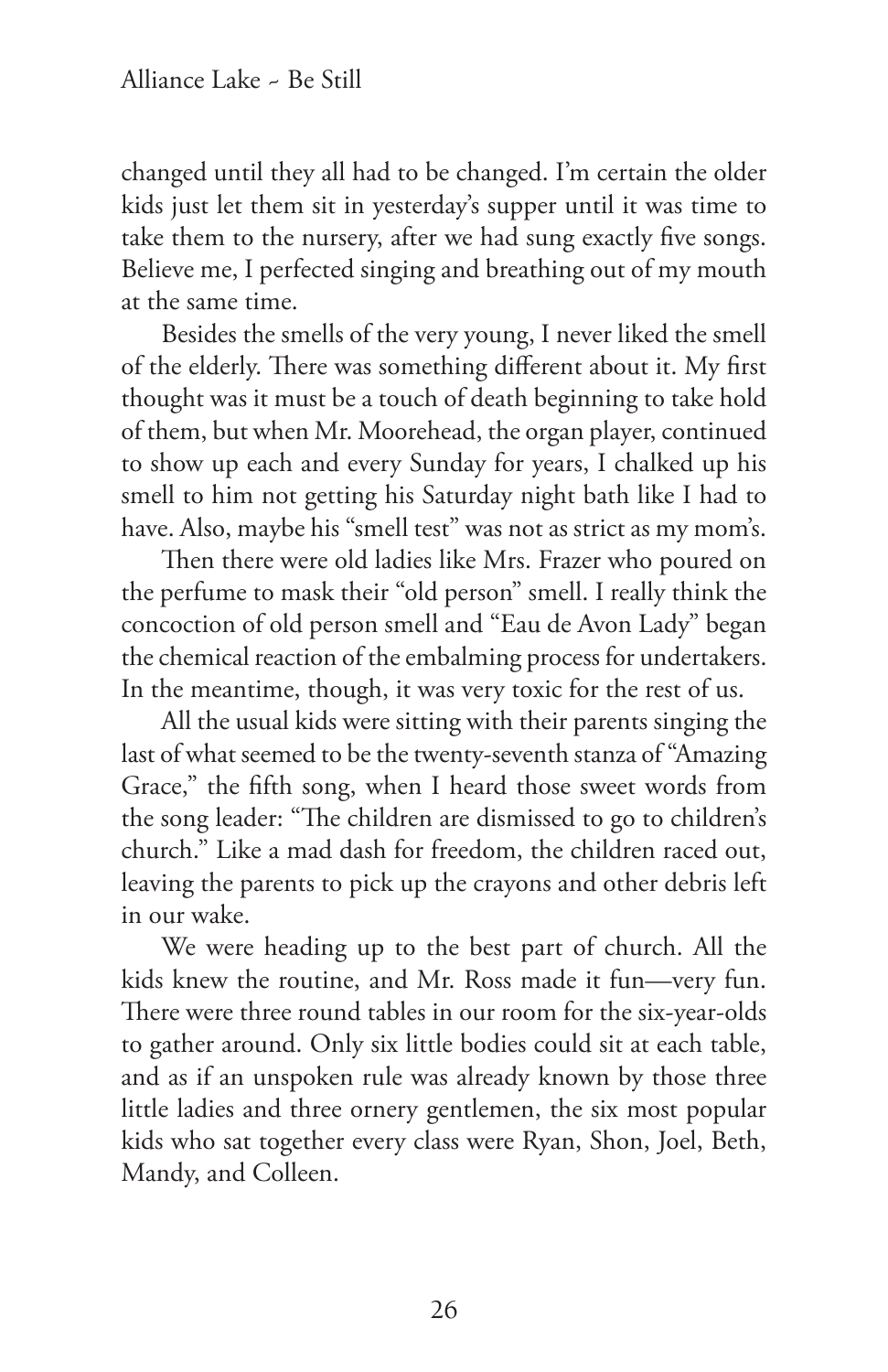I would consider myself friends with those six popular kids, but I was never popular. I guess I was too quiet to be popular, so I took my place right next to their table and listened to every word they said and every laugh they uttered. In fact, everyone else from the other tables was focused on their table, too. It just felt more interesting, more relevant, and more fun. Occasionally, they would get me involved with their table, but I still had to remember that I belonged at the other table.

I don't know what it was about this certain Sunday at children's church that I remember it so well, but Mr. Ross came in after we had settled into our usual seats at our usual tables and started class off by asking us if we were happy today. The kids at the popular table screamed and carried on like they were beyond happy, maybe even a little more wild and crazy because they were glad to be away from their parents for an hour. So Mr. Ross, with a very serious tone started the lesson by saying, "If you're happy and you know it, clap your hands."

Immediately, everyone knew that his tone was a trick, but it worked. We clapped our hands, but the kids at the popular table showed the most animation. We clapped when we were supposed to, but their entire bodies were noisemakers. As we went through the song and got to the final line, "If you're happy and you know it, then your face will surely show it. If you're happy and you know it, clap your hands." *Clap, clap*.

Then the next verse came up and Mr. Ross looked at Shon and sang, "If you're happy and you know it," and then paused so Shon could say something. Shon thought for a second and then blurted out, "Stomp your feet!" At the beginning of the next verse, Mr. Ross looked at Ryan, who immediately chimed in with "Spin in a circle!" Next, he looked at Colleen, who said, "Fly like a bird!" By this time, those at the popular table made it their right to continue the pattern. Mandy went next and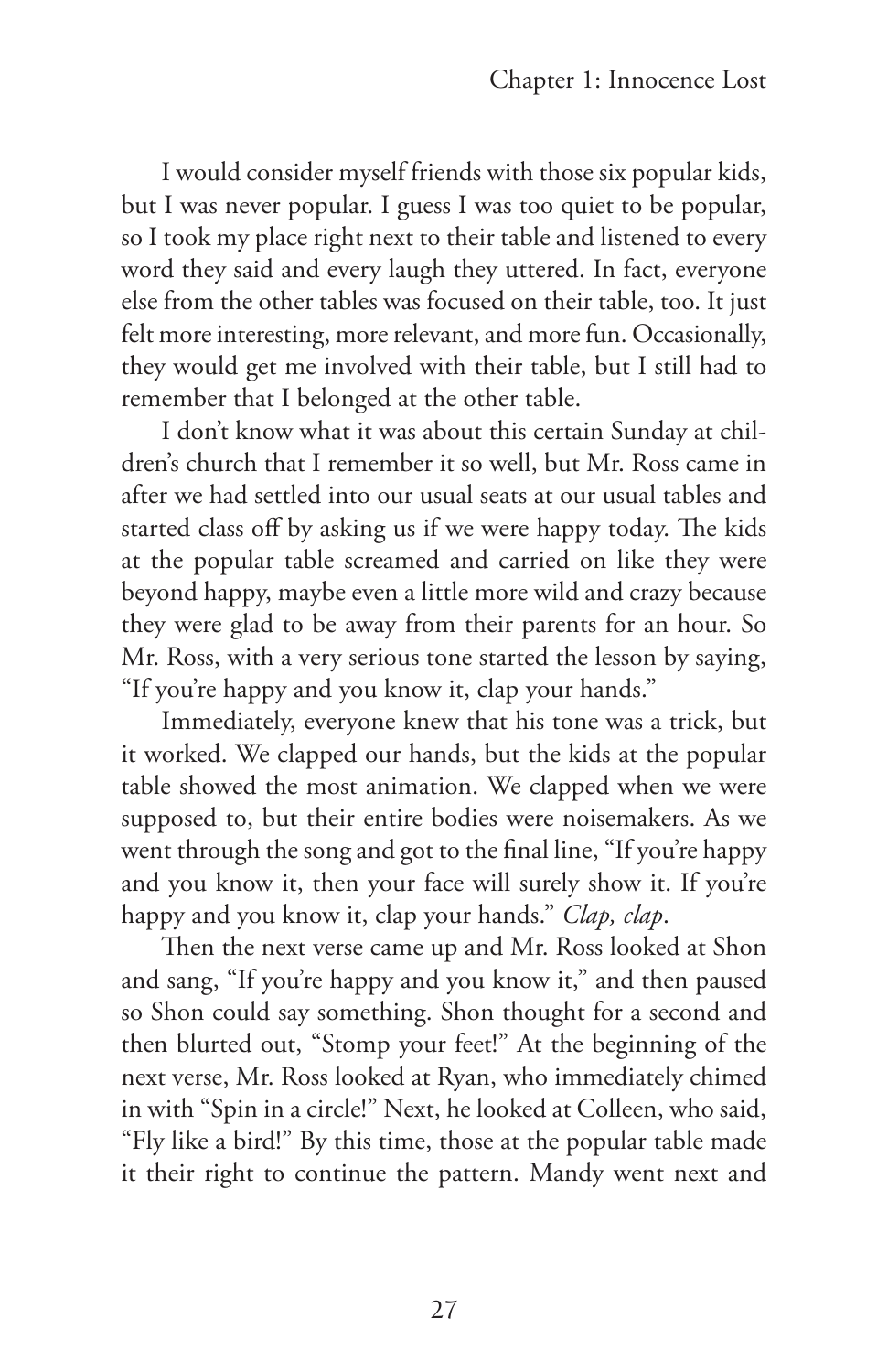screamed, "Jump real high!" Joel was next, and he wanted us to "Shake someone's hand!" To finish the song, Mr. Ross gently instructed Beth to "Say amen" to signal the end.

After we sang the rest of the songs, it was time to start the lesson. Mr. Ross pulled out a flannel board, the church's 1970s version of a video. Everyone fought to help the teacher reenact the Bible story and lesson. The lesson that is so vivid in my head was the lesson on Moses and the burning bush. As Mr. Ross opened the flannel board, the kids from the popular table lunged at him and began to fight over the flannel pieces.

When the scrum was over, Ryan, Mandy, and Joel had all the pieces between them. They began to help show Moses heading cautiously toward a flaming bush that wasn't being consumed. Then God spoke to him, telling Moses to remove his sandals because he was standing on holy ground. The kids switched the standing Moses to the kneeling Moses, but without his sandals, as Mr. Ross continued to tell the story. Something about the flannel-board stories usually made us settle down.

 Just as I now remember that image of the burning bush and those popular kids around the Sunday school table, it wasn't hard for me to remember each of them twelve years later during a late summer party for the graduating seniors. It was a way for everyone to say goodbye before some went off to college, and before we all headed out for the next phase of our lives. We met up at the usual teen party spot, Alliance Lake. A fire was always burning, providing the only peer-approved light and heat for miles.

I can't forget to describe the music that we had playing. Someone would bring his latest boom box with an endless supply of cassette tapes and D-cell batteries. For an end-of-the-summer party such as this, you bet there was plenty of drinking, smoking, and experimenting of all kinds. Some might wonder how we could get cigarettes and alcohol. Well, it was the mid-80s,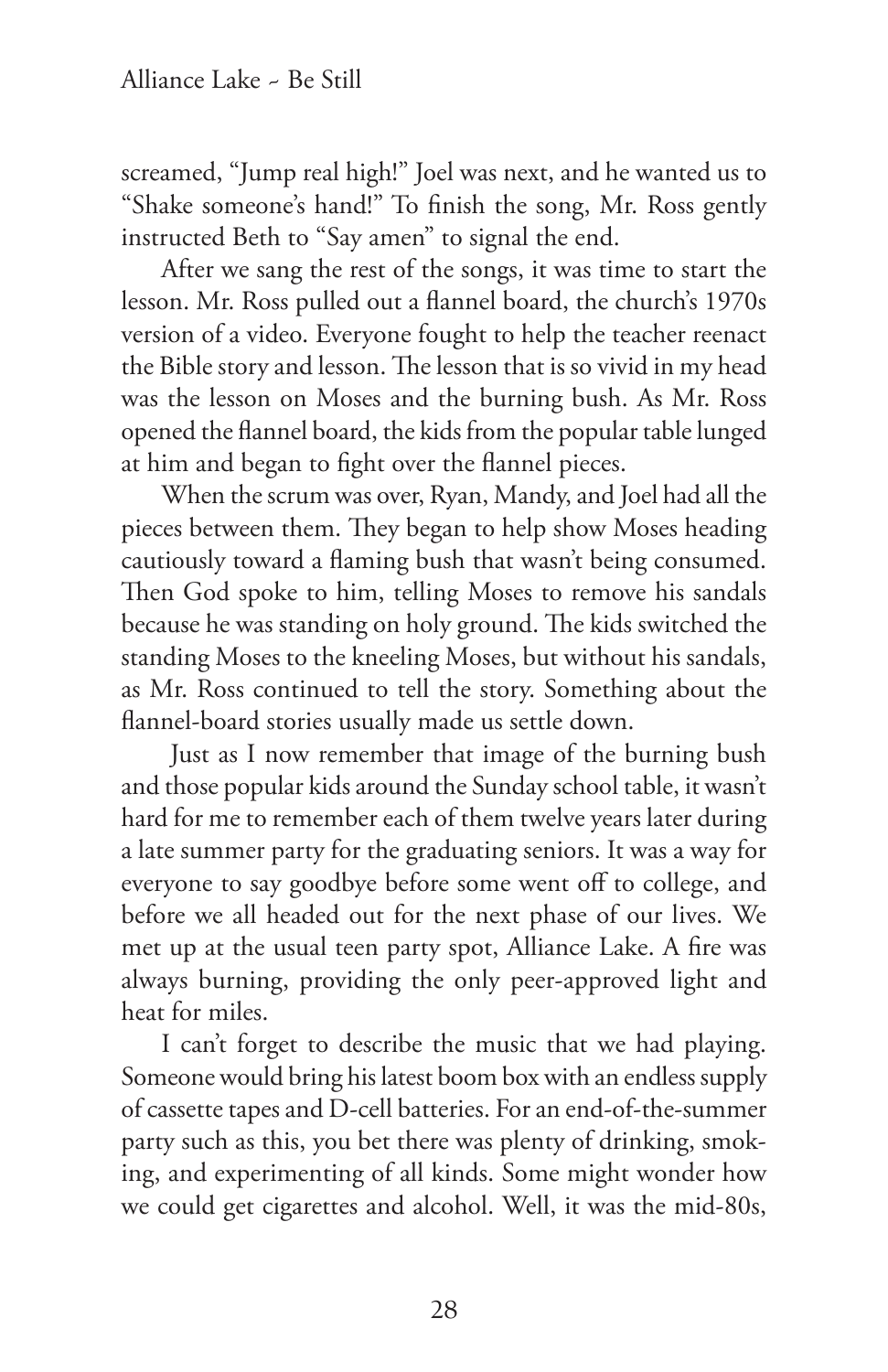and cigarettes came out of a vending machine at every sit-down restaurant. And besides the Marlboro man, there was the role model of the "Kool." As far as alcohol, let's just say that storekeepers weren't worried about looking at IDs too closely. If the money was green and you picked up the lightweight stuff, then who could get hurt, right?

There was a lot more scary stuff being introduced to our young teenage minds about sex than about alcohol and smoking combined. We were at the age when hormones and morals are at constant war with each other. Images were not stagnant on the page any longer or being made up in our heads; we could now scream in unison, "I want my MTV!" If seeing a video from Van Halen, Madonna, or Bon Jovi couldn't get you thinking about the opposite sex in a way that would change your body temperature, then there was no hope for you.

Yes, it did look like hormones would win the struggle everywhere, but then an A-bomb was dropped into our laps that made many of us think twice. The A-bomb was AIDS. Everyone at that time was trying to get answers and hoped to find a way to contain it as one of those annoying STDs to put up with. And with all that to process, I thought it best to say, "Pass me another beer," while I hoped that she would let me get on base—any base!

It was well after eleven o'clock and the music was fading. People were either ready to mellow out, or we ran out of batteries. Many of the cars had started to head back to town. As I walked up to the fire to get warm, I saw those same six kids from a decade ago around this fire that was quickly being consumed. Ryan had no problem yelling at me to get more wood. As I quietly bowed out of the group to find more wood, I noticed each of their faces were in a trance, staring at the hypnotic glow of the embers. Just like those flames intertwining, those kids had no idea how critical and intertwined their lives would be with each other.